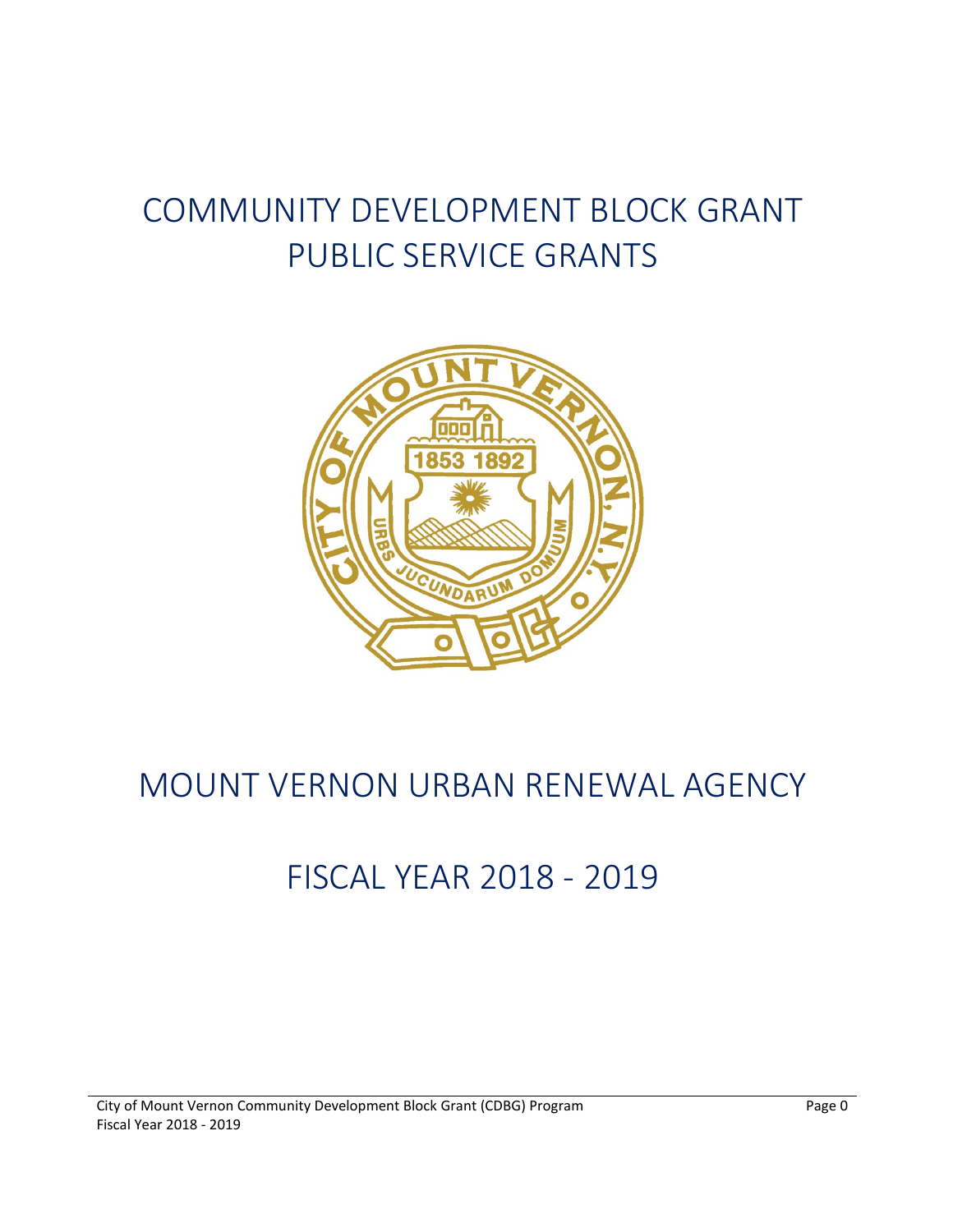### **APPLICATION DEADLINE:**

### **Friday, May 25, 2018 at 4:00pm**

### Submit to:

Deputy Commissioner Sylvia Bolivar Department of Planning & Community Development 1 Roosevelt Square Mount Vernon, NY 10550

Any questions or requests for additional information should be directed to Deputy Commissioner Sylvia Bolivar via phone at: 914-699-7230 or via email at: **[Sbolivar@cmvny.com](mailto:Sbolivar@cmvny.com)**

#### **Hand Delivery Recommended:**

Late, incomplete, or faxed proposals will not be accepted. All proposals received after the closing date noted above will be returned to the applicant without review.

Prior to submitting the application, check to review the proposal for completion of forms and other items on the checklist. Incomplete applications will be grounds for rejection. All proposals will become part of the City of Mount Vernon's official files.

### **PRE-APPLICATION WORKSHOPS:**

Pre-Application workshops to discuss the 2018 Community Development Block Grant Application will be held on:

| April 24, 2018 | 5:00pm, Memorial Room, Mount Vernon City Hall  |
|----------------|------------------------------------------------|
| April 25, 2018 | 6:00pm, Memorial Room, Mount Vernon City Hall  |
| May 2, 2018    | 10:00am, Memorial Room, Mount Vernon City Hall |

These workshops will cover important information on the types of eligible projects along with the rules and regulations governing the program. **Attendance at one of these sessions is mandatory for all applicants.**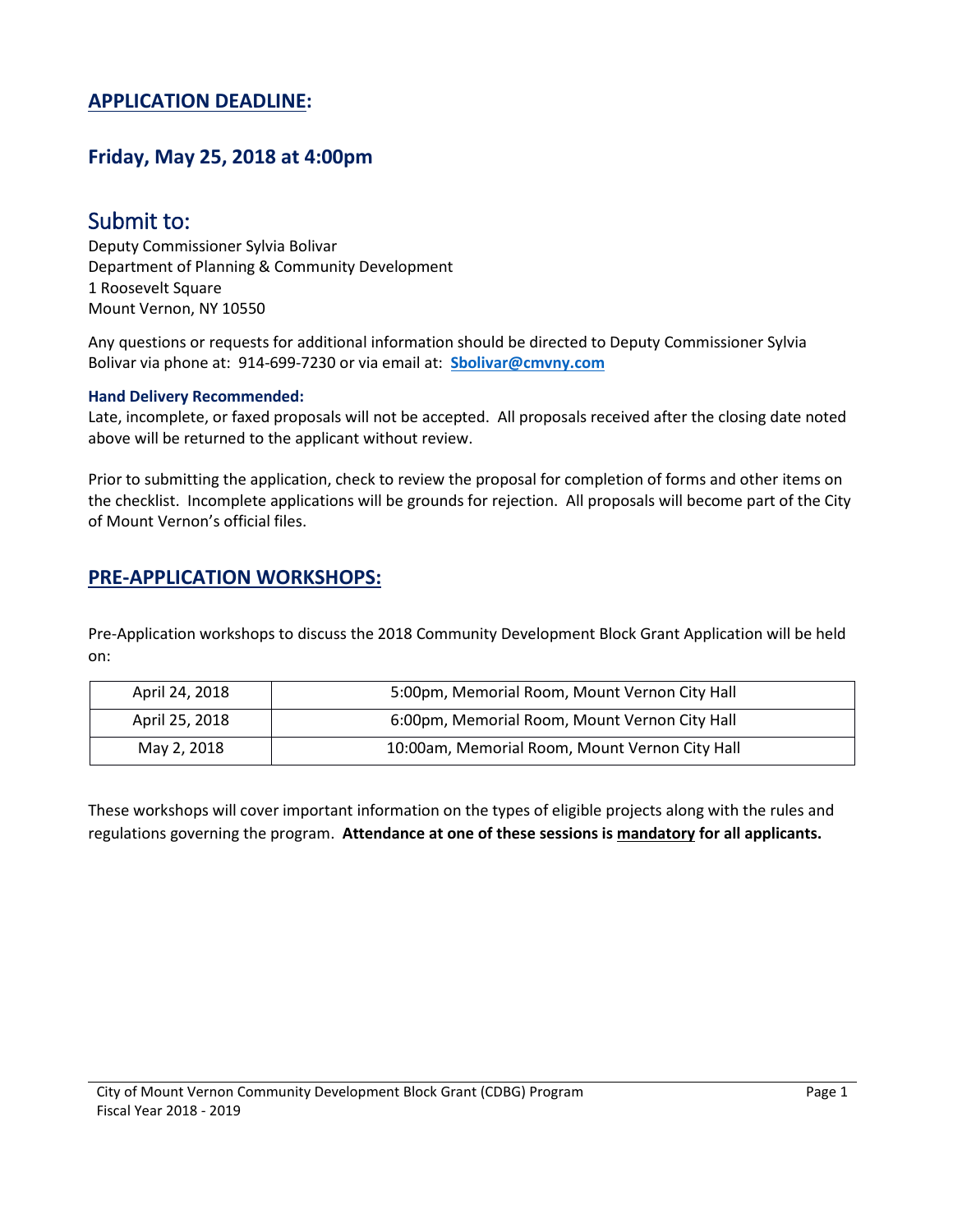### Community Development Block Grant (CDBG) Public Service Grants

The City of Mount Vernon, is seeking applications from qualified non-profit organizations interested in providing services that address one or more of the public service needs targeted in the city's CDBG program.

The City of Mount Vernon, NY has not received its allocation for Fiscal Year 2018. Please submit your applications with this in mind. Final awards and funding amount will be determined based on the actual funding amount received from the U.S. Department of Housing and Urban Development (HUD).

There is no limit to the number of applications that an agency may submit, however, each project should be submitted as its own application.

**CDBG funds are not intended to sustain a program for an indefinite period of time. Please keep this in mind as you develop your narrative and budget for FY 2018.**

### Pre-Application Workshops

Applicants are required to participate in one of three (3) Pre-Application workshops:

- Session I: Tuesday, April 24, 2018, 5:00pm, Memorial Room, Mount Vernon City Hall
- Session II: Wednesday, April 25, 2018, 6:00pm, Memorial Room, Mount Vernon City Hall
- Session III: Wednesday, May 2, 2018 at 10:00am, Memorial Room, Mount Vernon City Hall

### Public Hearing Presentation

It is **mandatory** that applicants participate in the Public Hearing on June 7, 2018 at 6:00pm. Applicants must present a summary of their application and, if previously funded, a summary of past performance. Applicants will have a limit of three minutes for presentations. Applicants that have received CDBG funding in the past must also report on past performance within the same time limit.

### CDBG National Objectives

The primary objective of the CDBG program is the "development of viable urban communities by providing decent housing and sustainable living environments and expanding economic opportunities particularly for low-and-moderate-income individuals."

Applications for CDBG funding must meet one of the three (3) HUD national objectives listed below. A proposal that fails to meet one of these objectives is ineligible.

- 1. Directly benefit low-and moderate-income persons
- 2. Aid in the prevention or elimination of slum or blight
- 3. Meet an urgent need

Note: All information used to verify the proposed program's national objective criteria must be documented, verifiable, and maintained in the subrecipients' records on-site.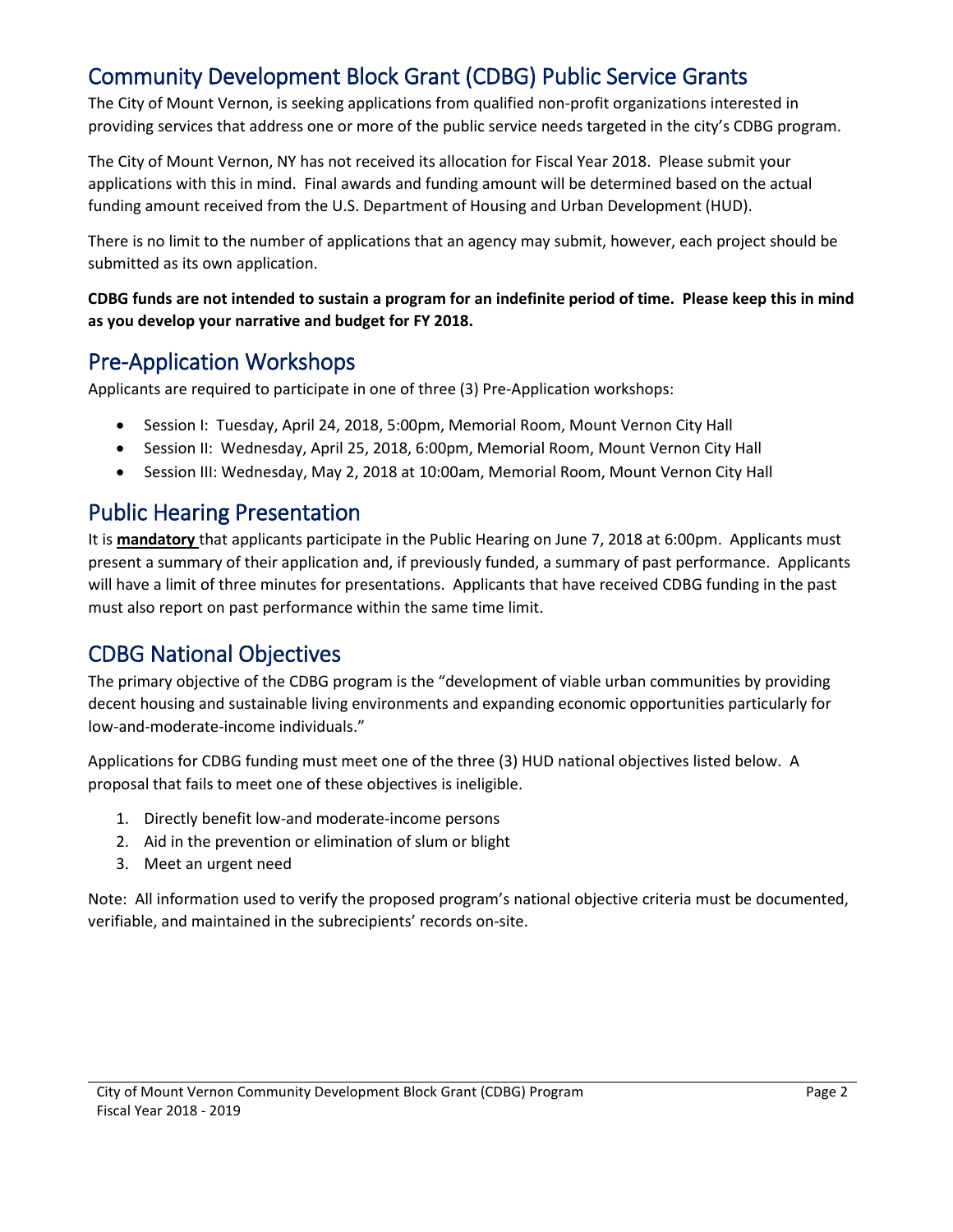### Benefit Low-and Moderate-Income Persons

At least 70 percent of CDBG funds must benefit low-and moderate-income residents. To meet the national objective of benefitting low-and moderate-income persons each project must fall into one of the two categories outlined below:

### I. Limited Clientele

Limited clientele activities benefit a limited group of people, at least 51 percent of those persons served must be low-and moderate-income persons. These activities must meet one of the following criteria:

- Benefit a clientele generally presumed by HUD to be principally low-and moderate-income (LMI): abused children, elderly persons, battered spouses, homeless persons, severely disabled persons, illiterate adults, persons living with AIDS, and migrant farm workers;
- Require information and documentation on family size and income documenting that at least 51 percent of clients are income eligible;
- Maintain eligibility requirements which limit the activity exclusively to income eligible persons.

### II. Low Moderate Area (LMA) Benefit

To qualify as a LMA benefit, a project must meet each of the following criteria:

- Be available to all residents of a particular area with delineated boundaries (service areas).
- At least 51 percent of the area residents are low-and moderate-income (Please refer to CDBG Map available at: [www.cmvny.com/cdbg](http://www.cmvny.com/cdbg) to determine eligible census tracts)
- The service area is primarily residential

### **Compliance**

An agency must maintain the following records for compliance (minimum requirements for both low moderate clientele and low moderate area):

- 1) Total number served;
- 2) Documentation that at least 51 percent of the program participants are low-to moderate-income unless those served are presumed eligible;
- 3) Intake forms showing household size, annual income, race and ethnicity of clients.

### Consolidated Plan

To receive funding under certain HUD programs, the City of Mount Vernon has adopted a Consolidated Plan that has been approved by HUD. The purpose of the Plan is to provide for housing and related needs in a manner that improves the availability and affordability of decent, safe, and sanitary housing in a suitable living environment including housing for persons needing supportive services. The priority needs and strategies identified in the Consolidated Plan will be a factor in the review of proposals. The Consolidated Plan is available at: [www.cmvny.com/cdbg](http://www.cmvny.com/cdbg)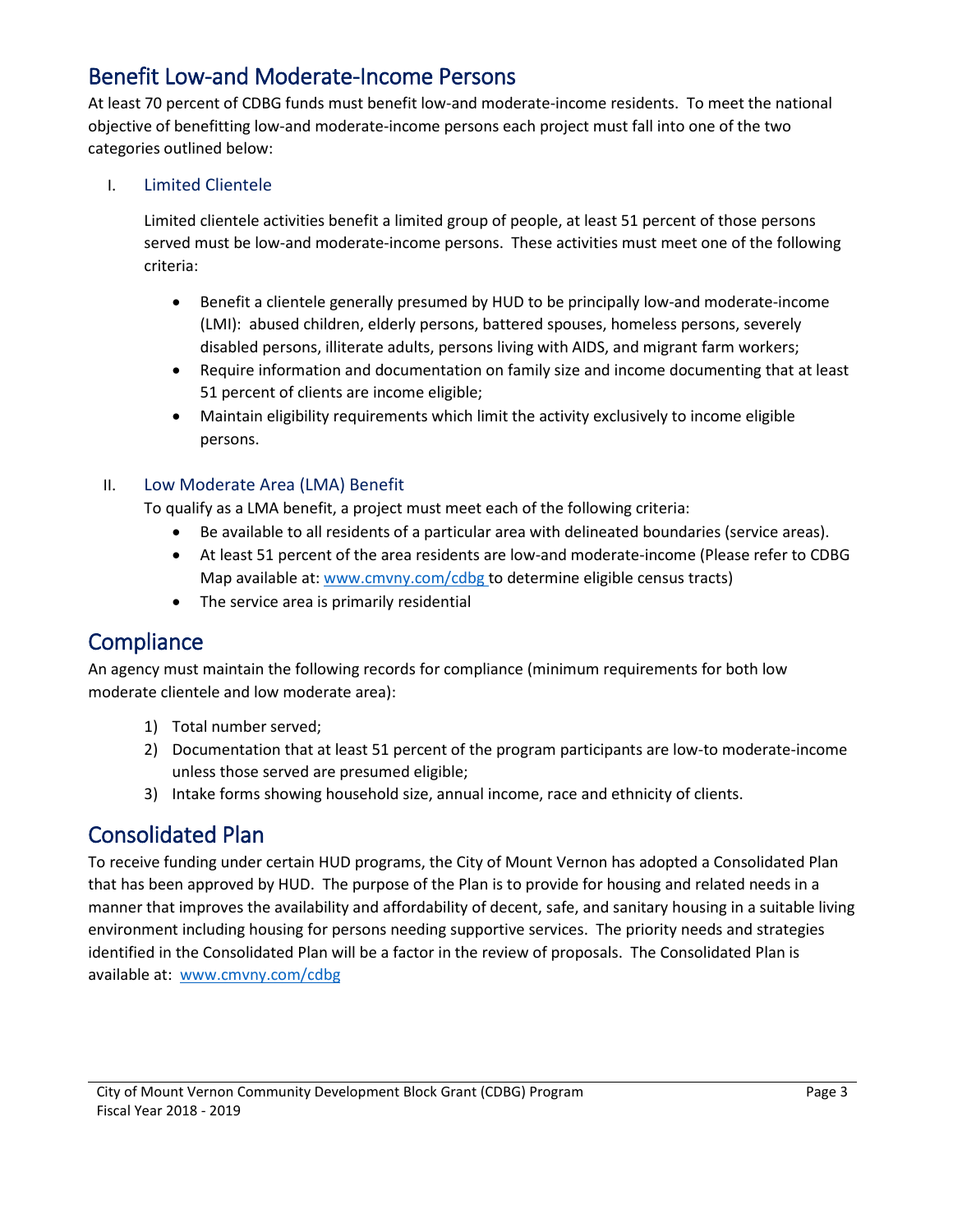### Eligible Public Services

Public services are social service activities in the community that benefit low-to moderate-income citizens.

Targeted public service activities include, but are not limited to:

- 
- Drug abuse counseling and treatment Education programs
- Fair housing activities **•** Health care
- Job training/job creation **•** Literacy Programs
- 
- 
- Services for senior citizens Transportation/Transit
- Youth Services
- After school/Child care  **Code Enforcement Services** 
	-
	-
	-
- Public safety services Qualified Veteran Services
	- Recreation programs **•** Services for homeless persons
		-

The completed application must address one or more of the targeted public service needs listed above and must serve primarily low-to-moderate income persons in the City of Mount Vernon.

# Documentation of Client Eligibility

In accordance with CDBG Regulation 24 CFR 570.506, organizations must acquire information to determine client eligibility, as well as for general reporting purposes.

### Reporting

Agreements will include quarterly reporting requirements, as well as a cancellation clause. The cancellation clause will allow the City to cancel the contract should the City determine the sub-recipient does not have the capacity to meet the implementation timeline or is not demonstrating compliance with contractual obligations in a timely manner.

### Contractual Requirements

Each grantee selected to receive funds is required to sign a contract with the City**. No costs incurred prior to the execution of an agreement with the City are reimbursable.** Under CDBG laws and regulations, certain requirements must be met in order to negotiate an agreement. These requirements include the following:

- 1. Applicants must demonstrate that they are a nonprofit organization or a governmental agency.
- 2. After an application is approved for funding, a contract will be prepared and sent by the City to the person identified by the applicant as the authorized official for signature. The contract will specify the amount of the award, the period for which the project is approved, the contract term, and administrative provisions. Special conditions attached to the award will also be specified in the agreement. Grantees will be required to submit and file quarterly reports on expenditures, performance progress and objectives.
- 3. Each agency receiving CDBG funding from the City is required to certify that it will conduct its business in compliance with the non-discrimination requirements of the City, State and Federal governments, as applicable.
- 4. In the event of non-compliance, the agreement may be terminated or suspended in whole or in part.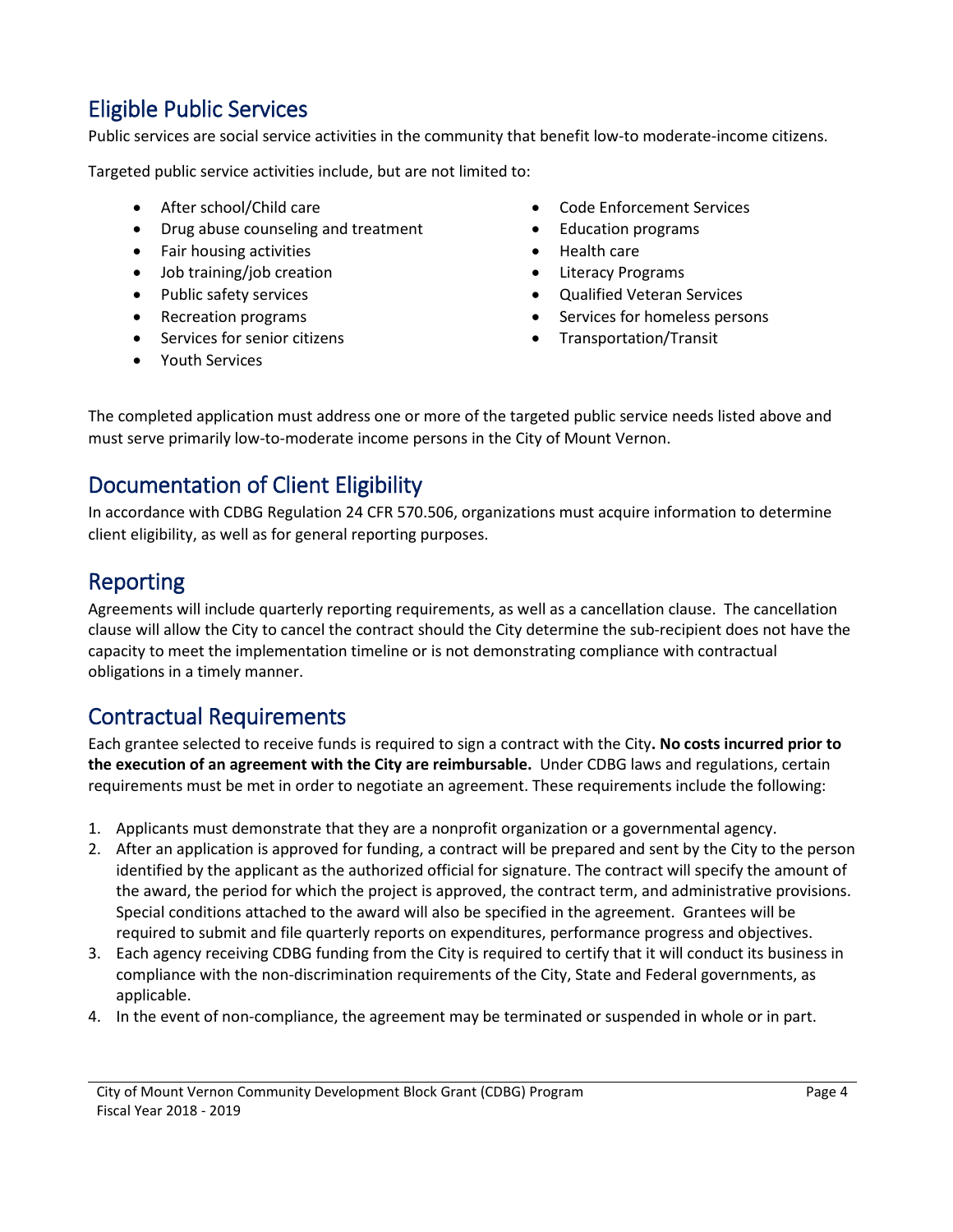5. All recipients will be required to comply with the federal government's audit requirements as described in OMB Circular A-133 (for HUD's programs, these requirements are codified at 24 CFR Part 84.)

### Religious Organizations

Primarily religious organizations must meet conditions outlined at (§570.200(j) found in the CDBG regulations.<sup>[1](#page-5-0)</sup> An organization that participates in the CDBG program shall not, in providing technical assistance, discriminate against a program beneficiary or prospective program beneficiary on the basis of religion or religious beliefs and may not engage in inherently religious activities such as worship, religious instruction, or proselytizing as part of the program of services funded under this part. If an organization conducts such activities, they must be offered separately, in time or location, from the programs funded by CDBG. Participation must be voluntary for the beneficiaries of the HUD-funded programs.

### CDBG FUNDING APPLICATION INSTRUCTIONS

### **APPLICATION DEADLINE**

**Applications must be received at City Hall by Friday, May 25, 2018 at 4:00pm.**

#### **Submit to:**

**Deputy Commissioner Sylvia Bolivar Department of Planning & Community Development 1 Roosevelt Square Mount Vernon, NY 10550**

#### **Hand Delivery Recommended:**

Late, incomplete, or faxed proposals will not be accepted. All proposals received after the closing date noted above will be returned to the applicant without review.

The 2018 CDBG Application is available at: [www.cmvny.com/cdbg](http://www.cmvny.com/cdbg)

Persons with disabilities may request reasonable accommodation. Requests should be made as early as possible to allow time to arrange the accommodations.

Any questions or requests for additional information should be directed to Deputy Commissioner Sylvia Bolivar via phone at: 914-699-7230 or via email at: **[Sbolivar@cmvny.com](mailto:Sbolivar@cmvny.com)**

### Review Process

All applicants will be reviewed for completeness and compliance with federal and local plans for spending.

<span id="page-5-0"></span><sup>&</sup>lt;sup>1</sup> Please refer to 2-12 of CDBG Chapter 2 Activity Selection and Implementation Document.

City of Mount Vernon Community Development Block Grant (CDBG) Program Fiscal Year 2018 - 2019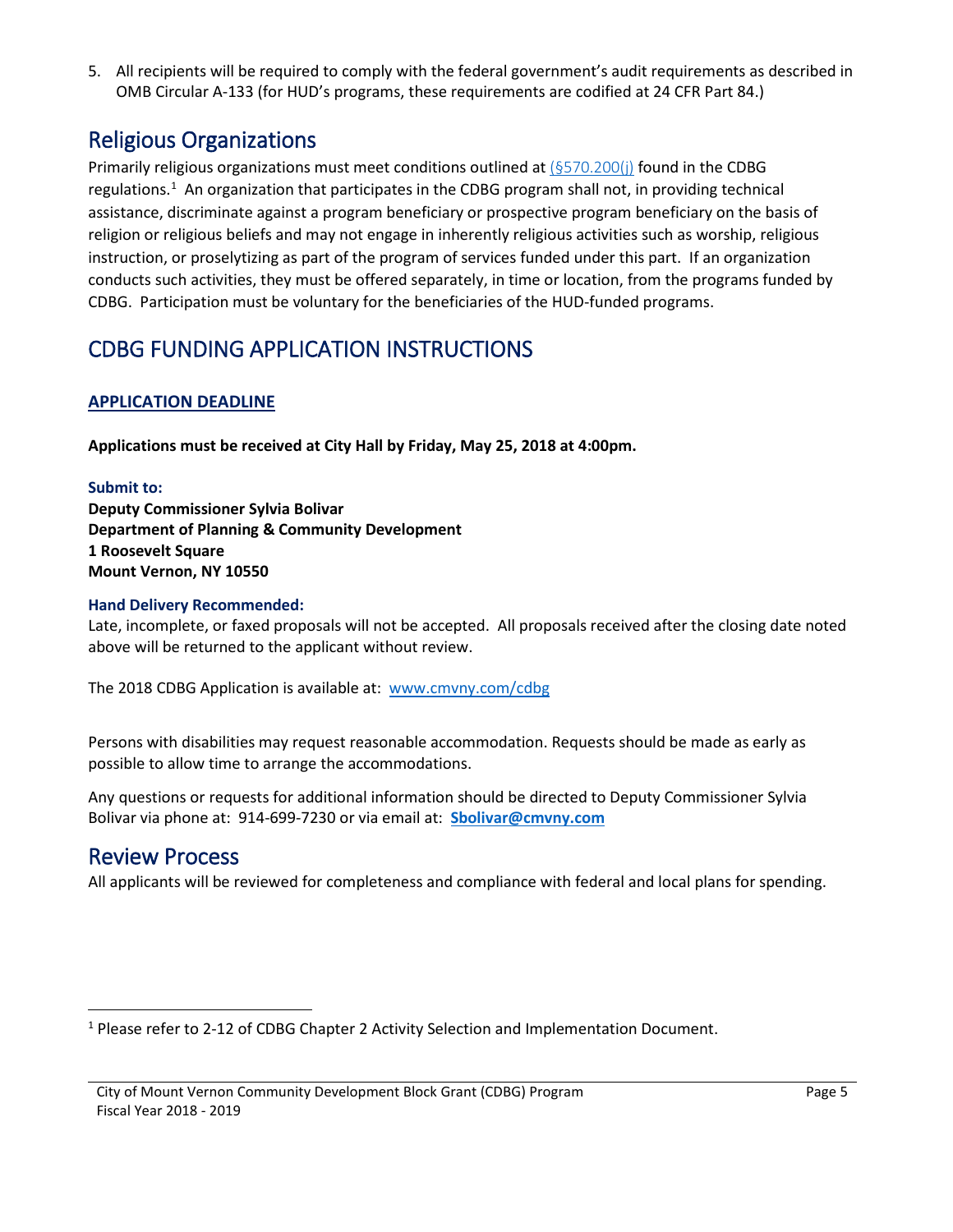### June 7, 2018 Public Hearing

It is mandatory that applicants participate in the Public Hearing on June 7, 2018 at 6:00pm. Applicants must present a summary of their application and, if previously funded, a summary of past performance. Applicants will have a limit of three minutes for presentations. Applicants that have received CDBG funding in the past must also report on past performance with the same time limit.

### Applications will be evaluated on the following:

- Consistency with the Consolidated Plan
- Organizational Capacity and Experience (20 points)
- Evidence of Need for Service (20 points)
- Statement of Work/Scope of Services (40 points)
- Budget (20 points)
- Bonus Points (5 points)

### Application Checklist:

- ☐ IRS non-profit determination letter
- ☐ Organizational Capacity and Effectiveness
- ☐ Need for the Project and Target Population Description
- ☐ Statement of Work/Scope of Services
- ☐ Roster of Board Members
- ☐ Conflict of Interest Questionnaire
- ☐ Proposed Timeline
- ☐ Budget
- ☐ Proposed Project Costs
- $\Box$  Certifications signed by authorized official
- ☐ Public Hearing Form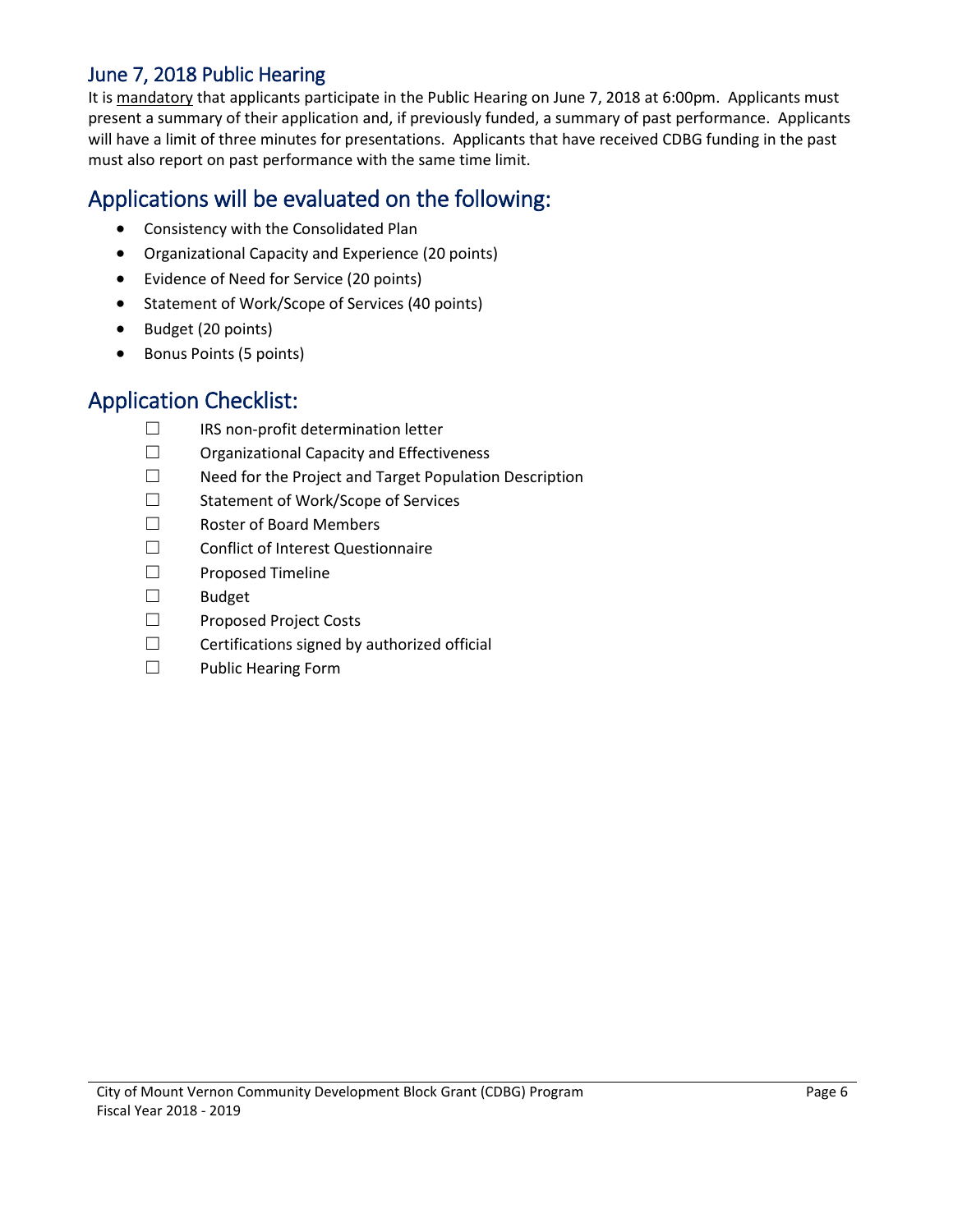

# Fiscal Year 2018 **CITY OF MOUNT VERNON COMMUNITY DEVELOPMENT BLOCK GRANT PROGRAM** *Instructions for the Application for Funding*

For Fiscal Year (FY) 2017, the City was allocated \$1,435,516 in Community Development Block Grant program funding of which a maximum of 15% can be allocated to Public Service Activities. As previously noted, funding for Fiscal Year 2018 has not been determined. In Fiscal Year 2017, a total of \$215,327.40 (15%) was set aside for public service grants. Based on the fact that funding for CDBG is formula based, the City expects to receive a similar funding level for Fiscal Year 2018.

### **NOTICE TO ALL APPLICANTS**

- **1. CDBG applicants are required to participate in a pre-application workshop.**
- **2. In addition, applicants are required to present their application at the public hearing being held on June 7, 2018. The presentation must include a summary of the proposal as well as a summary of past performance (if previously funded). Failure to present at the public hearing will disqualify the applicant from receiving funding.**
- 3. The Urban Renewal Agency will not accept late or incomplete applications.
- 4. No allocation of CDBG funds will be made to a project for which a CDBG application has not been received by the City.
- 5. All CDBG funds allocated to projects shall be used within 12 months of the date of the allocation, or such funds are subject to being reprogrammed by the City.
- 6. An application for CDBG funds is not a guarantee of an allocation of CDBG funding. Allocation of CDBG funding is determined through the review of all accepted applications by the Citizen Review Committee.
- 7. CDBG sub-recipient allocations are subject to change based on the official Federal CDBG allocation to the City of Mount Vernon.

If you have questions or need assistance, please contact Sylvia Bolivar at (914) 699-7230 or via email at: [Sbolivar@cmvny.com](mailto:Sbolivar@cmvny.com) . Additional application information can be found at: [www.cmvny.com/cdbg.](http://www.cmvny.com/cdbg)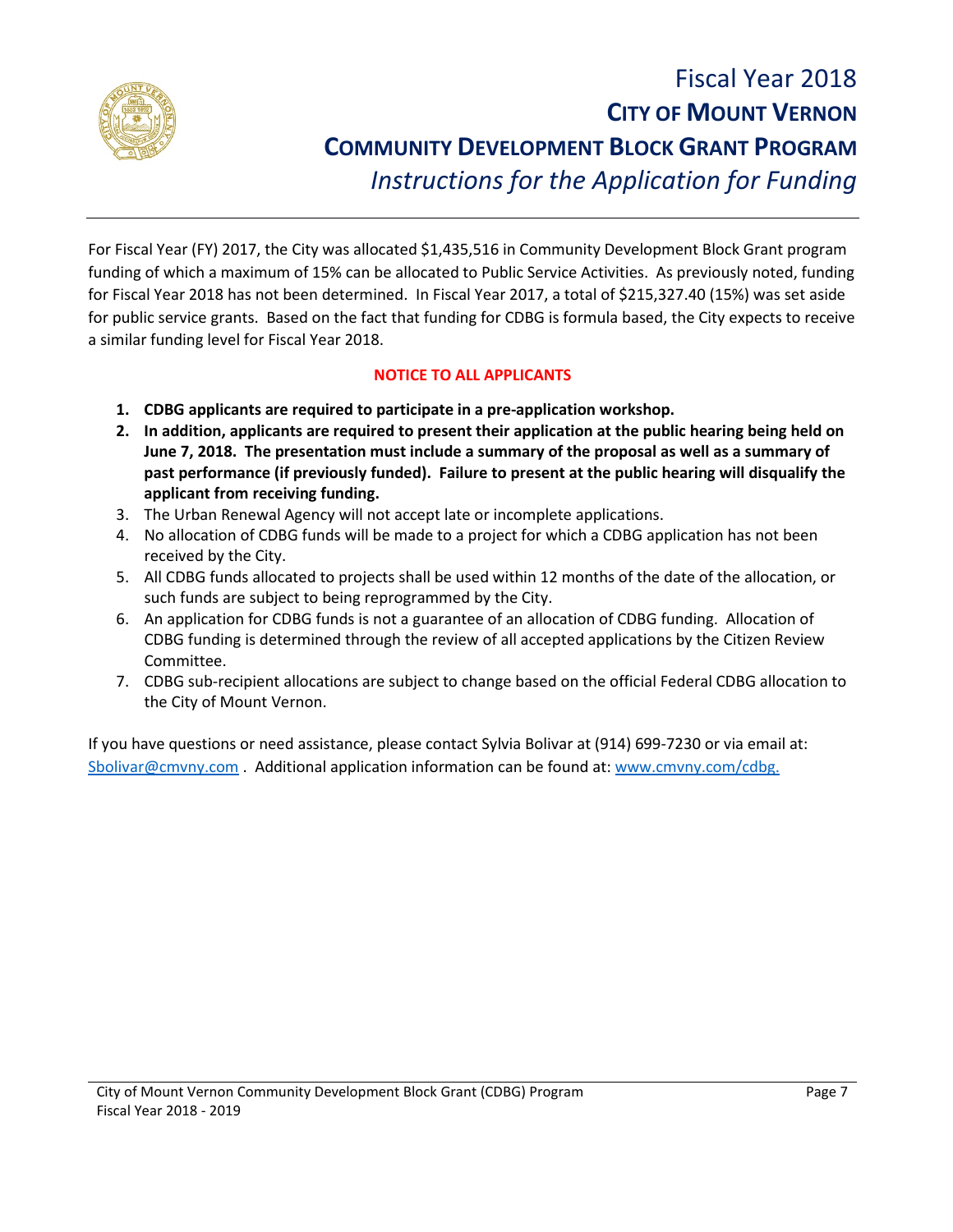# CDBG Annual Funding Application Timeline

| <b>Task or Event</b>                                                 | <b>Date/Deadline</b>                  | <b>Where</b>                                       |
|----------------------------------------------------------------------|---------------------------------------|----------------------------------------------------|
| <b>CDBG Application Released</b>                                     | April 17, 2018                        | www.cmvny.com/cdbg                                 |
| <b>Pre-Application Workshops</b>                                     | Session I: April 24, 2018, 5:00 p.m.  | City Hall, Memorial Room                           |
| (Mandatory for applicants to attend                                  | Session II: April 25, 2018, 6:00 p.m. | 1 Roosevelt Square<br>Mount Vernon, NY 10550       |
| one workshop)                                                        | Session III: May 2, 2018, 10:00 a.m.  |                                                    |
|                                                                      |                                       |                                                    |
| <b>Applications Due</b>                                              | May 25, 2018                          | Hand Delivery Recommended                          |
|                                                                      | 4:00 p.m.                             |                                                    |
| Public Hearing: 2018-2019 Annual                                     |                                       | City Hall                                          |
| <b>Action Plan; Past CDBG</b>                                        | June 7, 2018                          | <b>City Council Chambers</b>                       |
| Performance and Mandatory<br><b>Applicant Presentations</b>          | 6:00 p.m.                             | 1 Roosevelt Square                                 |
|                                                                      |                                       |                                                    |
| Release of Draft FY 2018-19 Annual                                   |                                       | www.cmvny.com/cdbg                                 |
| Action Plan for 30 day public review<br>and comment period           | June 22, 2018                         |                                                    |
|                                                                      |                                       |                                                    |
| Public Hearing: To hear public                                       |                                       | City Hall                                          |
| comment on the proposed goals<br>and funds allocation of the FY2018- | July 12, 2018                         | <b>City Council Chambers</b><br>1 Roosevelt Square |
| 19 Annual Action Plan                                                | 6:00 p.m.                             |                                                    |
|                                                                      |                                       |                                                    |
| Conclusion of Public Review and                                      | July 23, 2018                         |                                                    |
| comment period for 2018-19<br><b>Annual Action Plan</b>              |                                       |                                                    |
|                                                                      |                                       |                                                    |
| Submission Deadline for 2018<br><b>Annual Action Plan</b>            | August 16, 2018                       |                                                    |
|                                                                      |                                       |                                                    |
| Final Approval of the 2018-19                                        |                                       |                                                    |
| Annual Action Plan by HUD                                            | TBD                                   |                                                    |
| Sub recipient Grant Award                                            |                                       |                                                    |
| Notification                                                         | <b>TBD</b>                            |                                                    |
|                                                                      |                                       |                                                    |

The City of Mount Vernon endeavors to make all public meetings accessible to persons with disabilities. With 7 days advance notice, special assistance can be provided for sight and/or hearing impaired persons at public hearings. Please call 914-699-7230 or email: [sbolivar@cmvny.com](mailto:sbolivar@cmvny.com) to request an accommodation to participate in this meeting.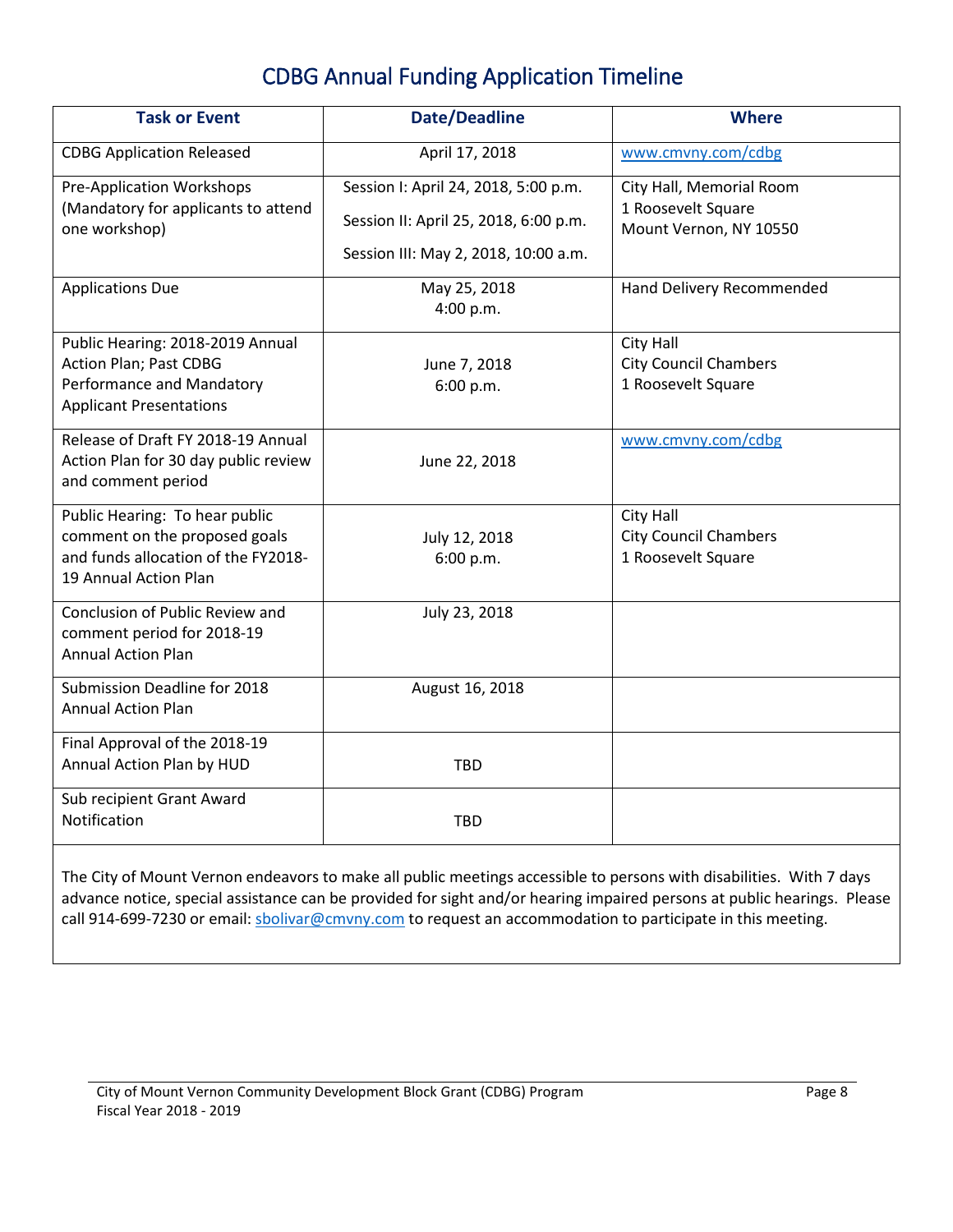

# Fiscal Year 2018 **CITY OF MOUNT VERNON COMMUNITY DEVELOPMENT BLOCK GRANT PROGRAM** *Application for Funding*

| <b>Public Service</b><br>Project<br><b>Economic Development</b><br>Category:<br>Public Infrastructure<br>(check one<br>only)<br><b>Housing</b> | $501(c)(3)$ EIN Number |
|------------------------------------------------------------------------------------------------------------------------------------------------|------------------------|
|------------------------------------------------------------------------------------------------------------------------------------------------|------------------------|

## Applicant Agency Information

| Applicant legal name:     |            |                 |                       |                             |               |
|---------------------------|------------|-----------------|-----------------------|-----------------------------|---------------|
| <b>Contact Person:</b>    |            |                 |                       |                             |               |
| Contact Person Title:     |            |                 |                       |                             |               |
| <b>Mailing Address:</b>   |            |                 |                       |                             |               |
| <b>Street Address (If</b> |            |                 |                       |                             |               |
| different from mailing)   |            |                 |                       |                             |               |
| Phone:                    |            |                 |                       |                             |               |
| Email:                    |            |                 |                       |                             |               |
| <b>Website URL:</b>       |            |                 |                       |                             |               |
| Type of agency:           | Non Profit | Government<br>L | For Profit            | Faith-Based                 | $\Box$ Other: |
| Date of incorporation:    |            |                 |                       | Tax ID number:              |               |
| Agency DUNS number:       |            |                 |                       | Annual operating<br>budget: |               |
| Number of paid staff:     |            |                 | Number of volunteers: |                             |               |

### Project Information

| <b>Project Name:</b>     |  |
|--------------------------|--|
| Project Address:         |  |
| Project Start Date:      |  |
| <b>Project End Date:</b> |  |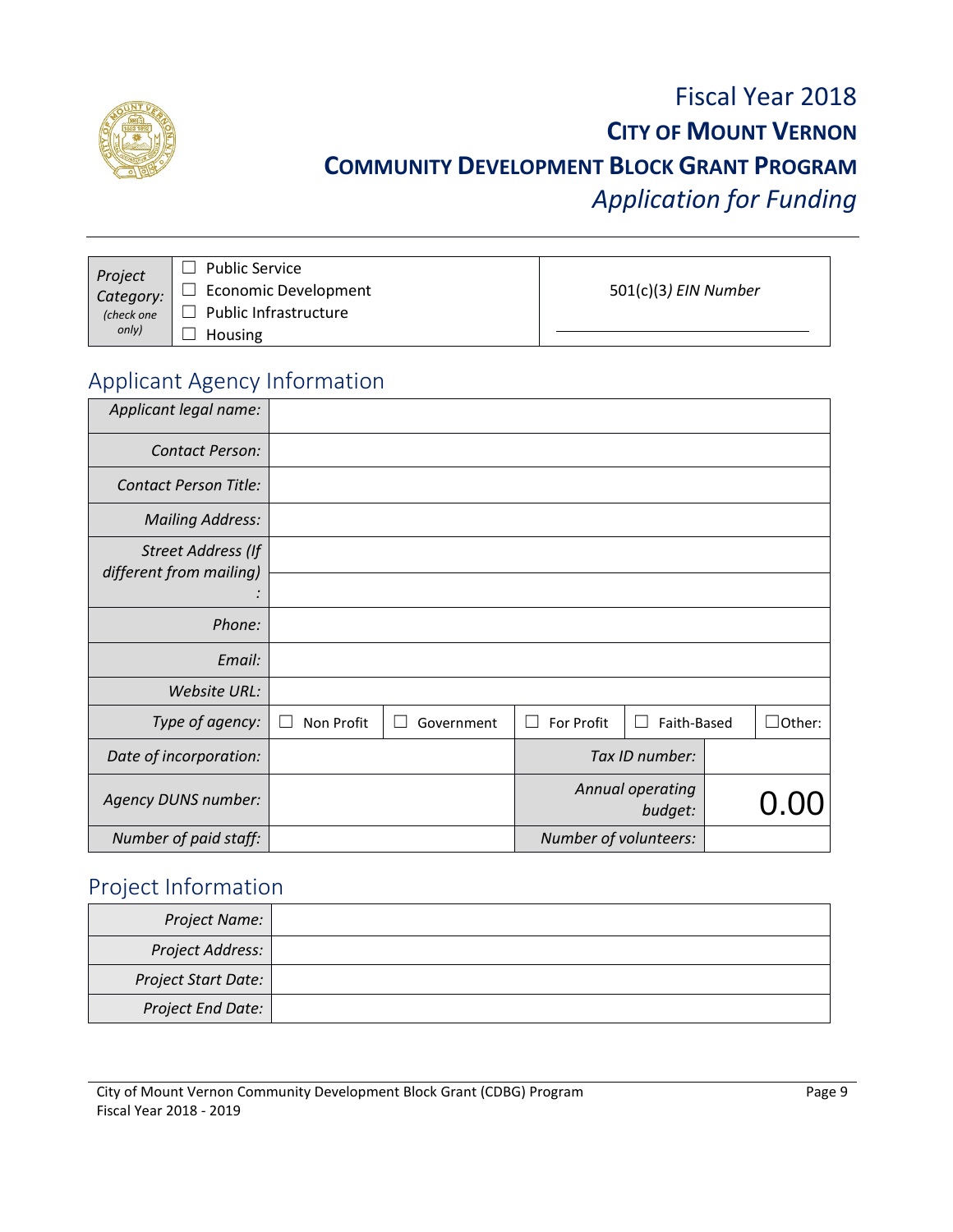### National Objective the Program will meet:

- ☐ Benefit to low/moderate income person
- $\Box$  Elimination of slums and blight
- $\Box$  Urgent Need (response to a natural disaster)

### National Objective Benefit Type:

- ☐ Low/Moderate Limited Clientele (LMC)
- ☐ Low/Moderate Area Benefit (LMA)

### Funding Request

| <b>Requested Amount:</b> | 0.00 | <b>Other Funding Sources:</b>                                           | 0.00 |
|--------------------------|------|-------------------------------------------------------------------------|------|
| Total Program cost:      | 0.00 | Percentage of City of Mount Vernon<br><b>Funds Toward Program Cost:</b> |      |

**Contact Information**<br>Provide the following information for a program contact person, a financial contact person, the person who wrote the application, and an authorized contact. Include attachments of job descriptions and resumes for key staff.

|                                                                                                                 | <b>Name</b> | <b>Title</b> | Phone/Email |
|-----------------------------------------------------------------------------------------------------------------|-------------|--------------|-------------|
| <b>Program Contact</b><br>Someone who works<br>with the program on<br>a daily basis and can<br>answer questions |             |              |             |
| <b>Finance Contact</b>                                                                                          |             |              |             |
| <b>Application Contact</b>                                                                                      |             |              |             |
| <b>Authorized Contact</b><br>Person authorized to<br>make commitments<br>on behalf of the<br>organization       |             |              |             |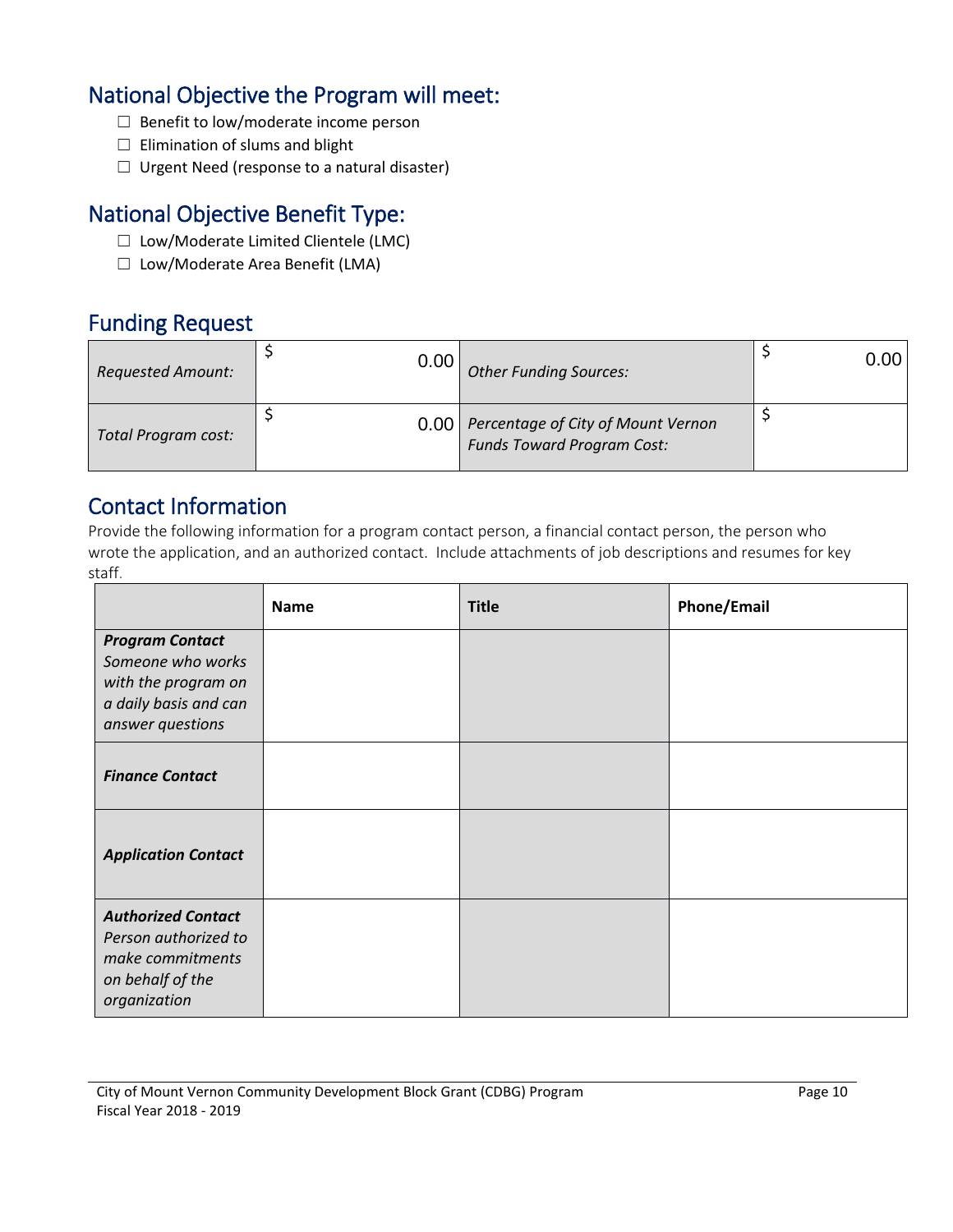# Section 1: Organizational Capacity and Experience (20 points)

### Project Narrative

Complete a narrative that answers the following questions:

- 1. Provide an organizational overview of your agency, including:
	- a. A description of the history, mission, and services of the organization;
	- b. Year of incorporation;
	- c. Years of direct experience with the program;
	- d. Description of staff experience with program; and
	- e. Federal grant management experience.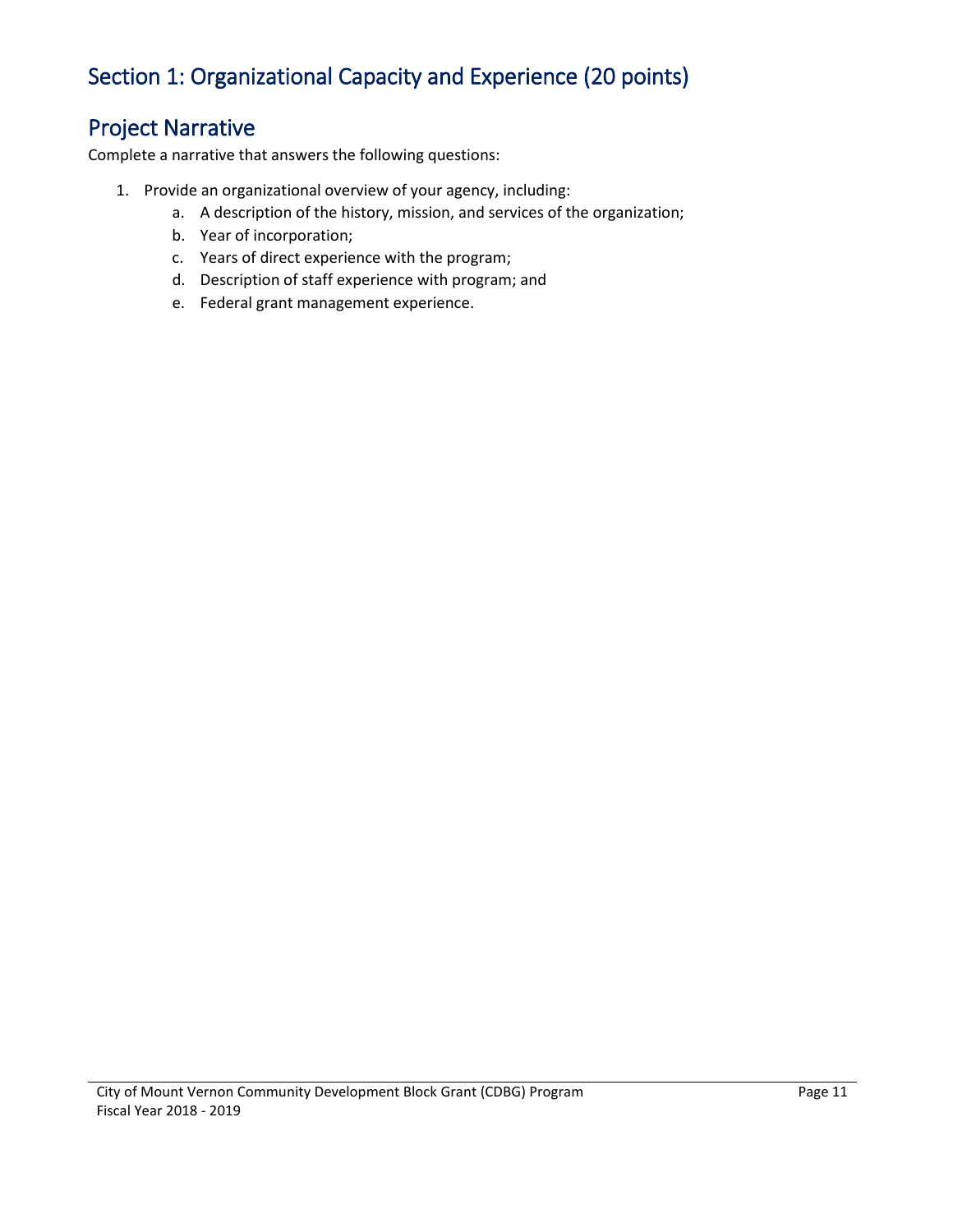2. Program-Specific Organizational Chart:

Include all employees that contribute time toward this program, whether funded by CDBG or some other source. Identify staff that are funded by CDBG. Include name, staff title, and years of experience with this program.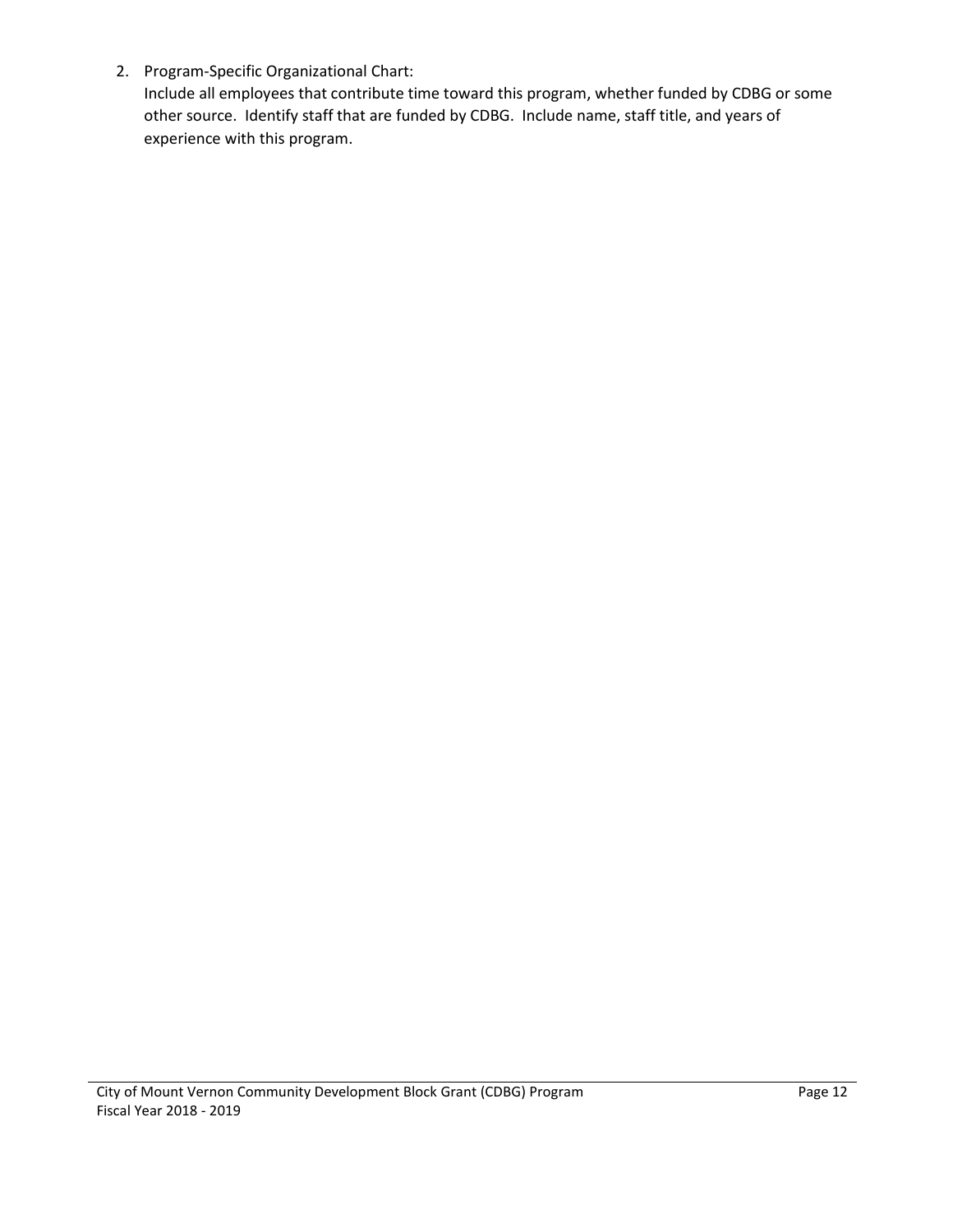- 3. Has your organization carried out or attempted this CDBG program before?
	- a. □ Yes □ No
	- b. If you answered yes to Question 3a, please answer the following questions. If you do not have specific information, please provide estimates.
	- c. Has your organization ever attempted a similar project? If yes, what were the results?
	- d.  $\Box$  Yes  $\Box$  No If yes, for how many years? \_\_\_\_\_\_
- 4. Has this program received funding from the City of Mount Vernon before?  $\Box$  Yes  $\Box$  No If yes, for how many years? \_\_\_\_\_\_
- 5. What was the funding amount and number of persons served for this program for the last complete year?

Year: \_\_\_\_\_\_ Amount: \_\_\_\_\_\_\_\_\_\_\_ Planned Number Served: \_\_\_\_\_\_ 0.00

Actual Number Served:

b. If you did not meet your planned number served, please provide an explanation below.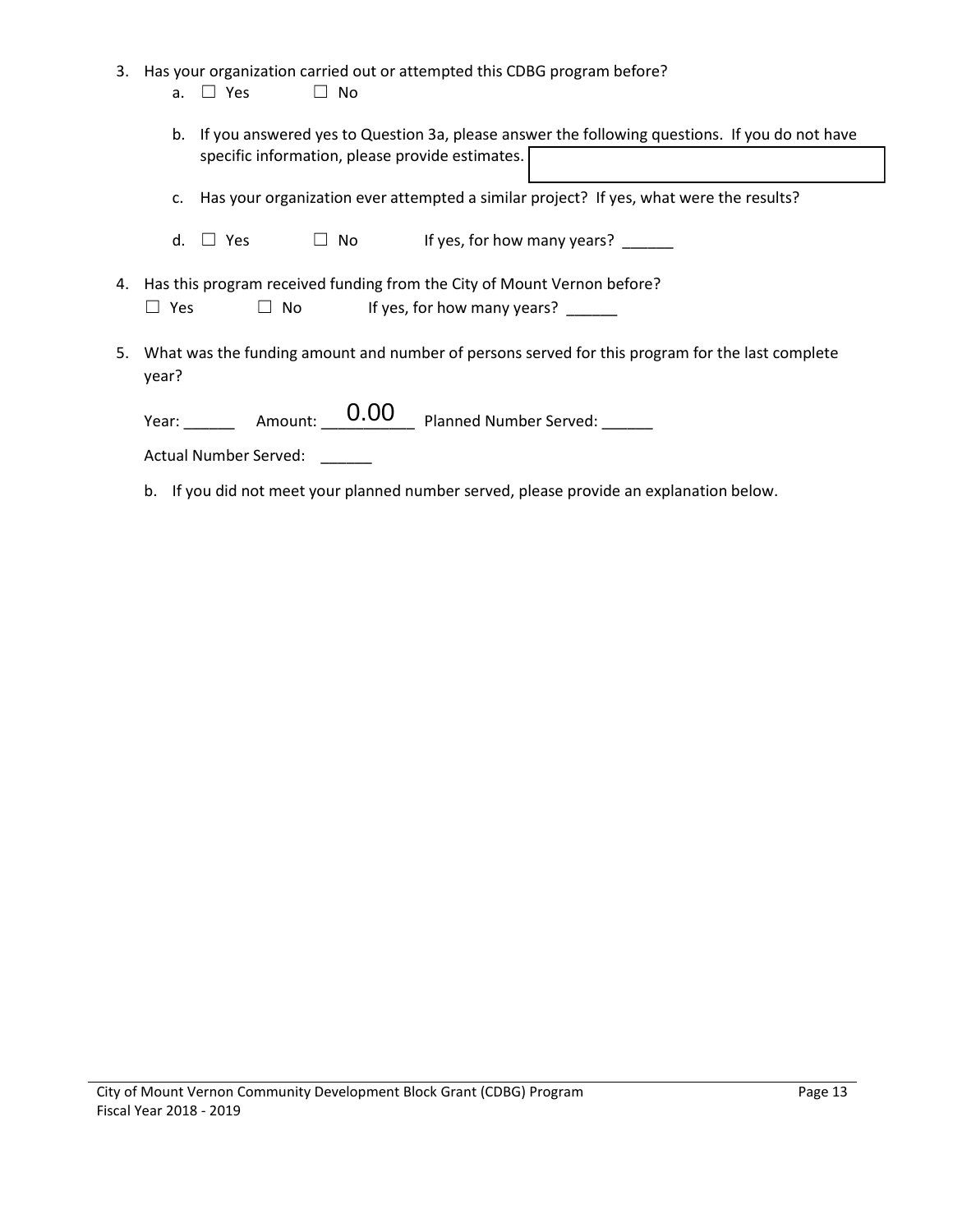# Section 2: Evidence of Need for Service (20 points)

### Need for the Project and Target Population Description

1. What community need will your project address? Describe the need and provide data that helps reviewers understand how much demand there is in the community for your project.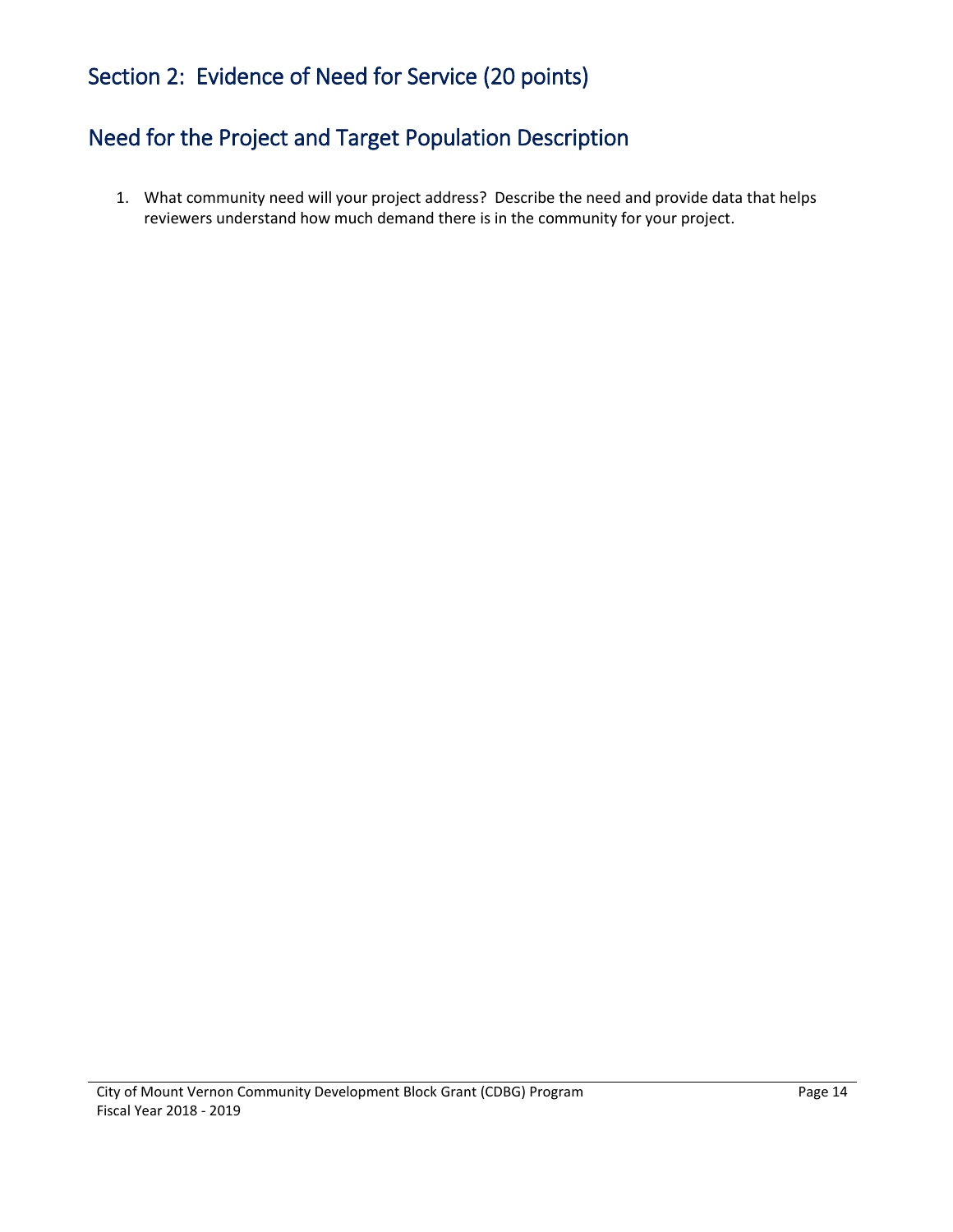2. CDBG funding may be used for Mount Vernon residents only. What is the total number of persons to be served? How did you arrive at this number? Of this total number to be served, how many people are low/moderate income? Describe the target population in terms of age, gender, ethnicity, income level, and other defining characteristics. Identify special needs groups to be served (for example, abused children or spouses, elderly persons 62 years or older, disabled adults, illiterate adults, persons living with HIV/AIDS, or homeless).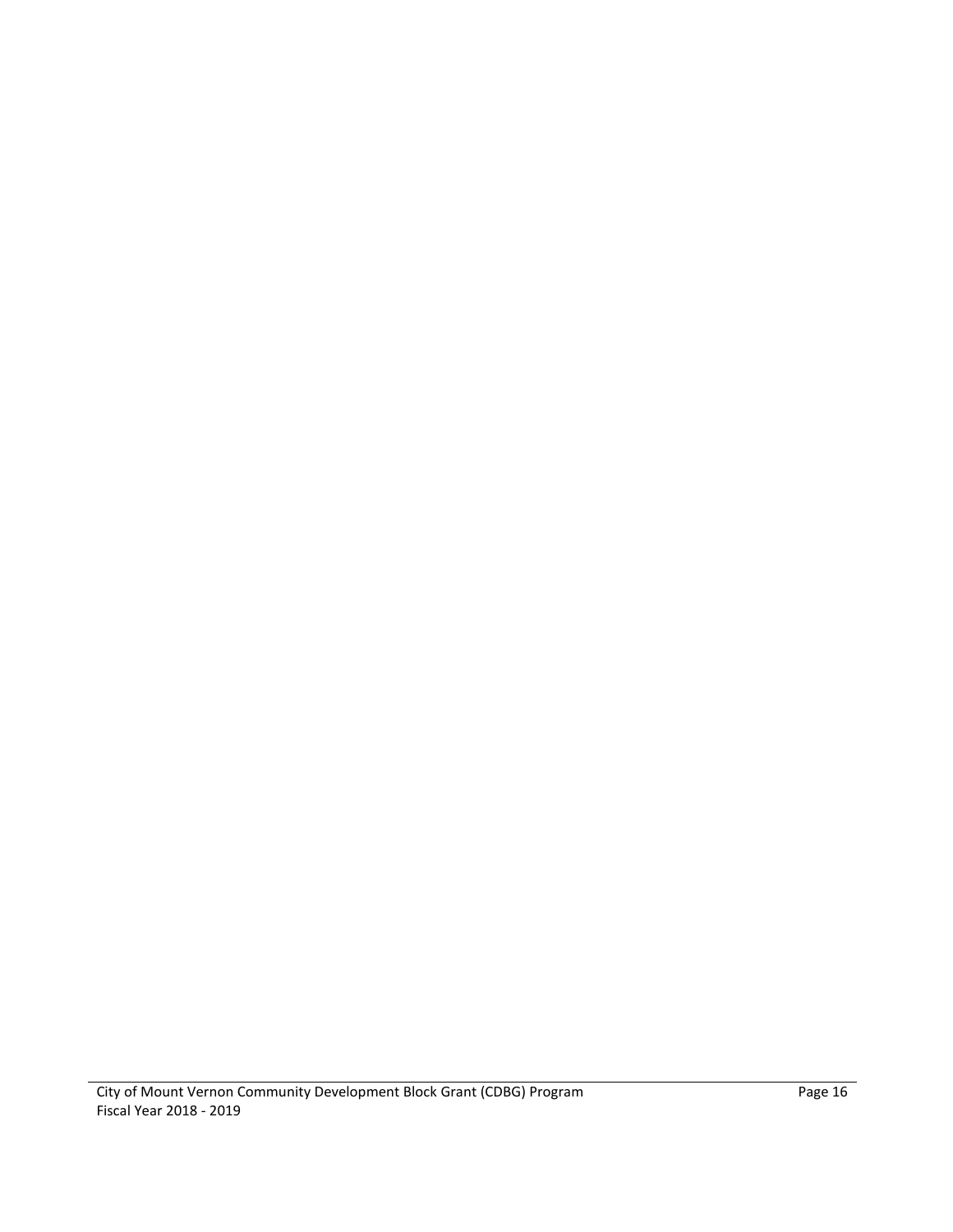3. Describe how your organization intends to document the income eligibility of participants. Include as much local data as possible, as well as any relevant statistics collected by the applicant organization, such as the number of referral calls, number of clients on waiting lists, time on waiting list, etc. Describe how the need for this service has changed in the past three to five years. Provide sources for your information.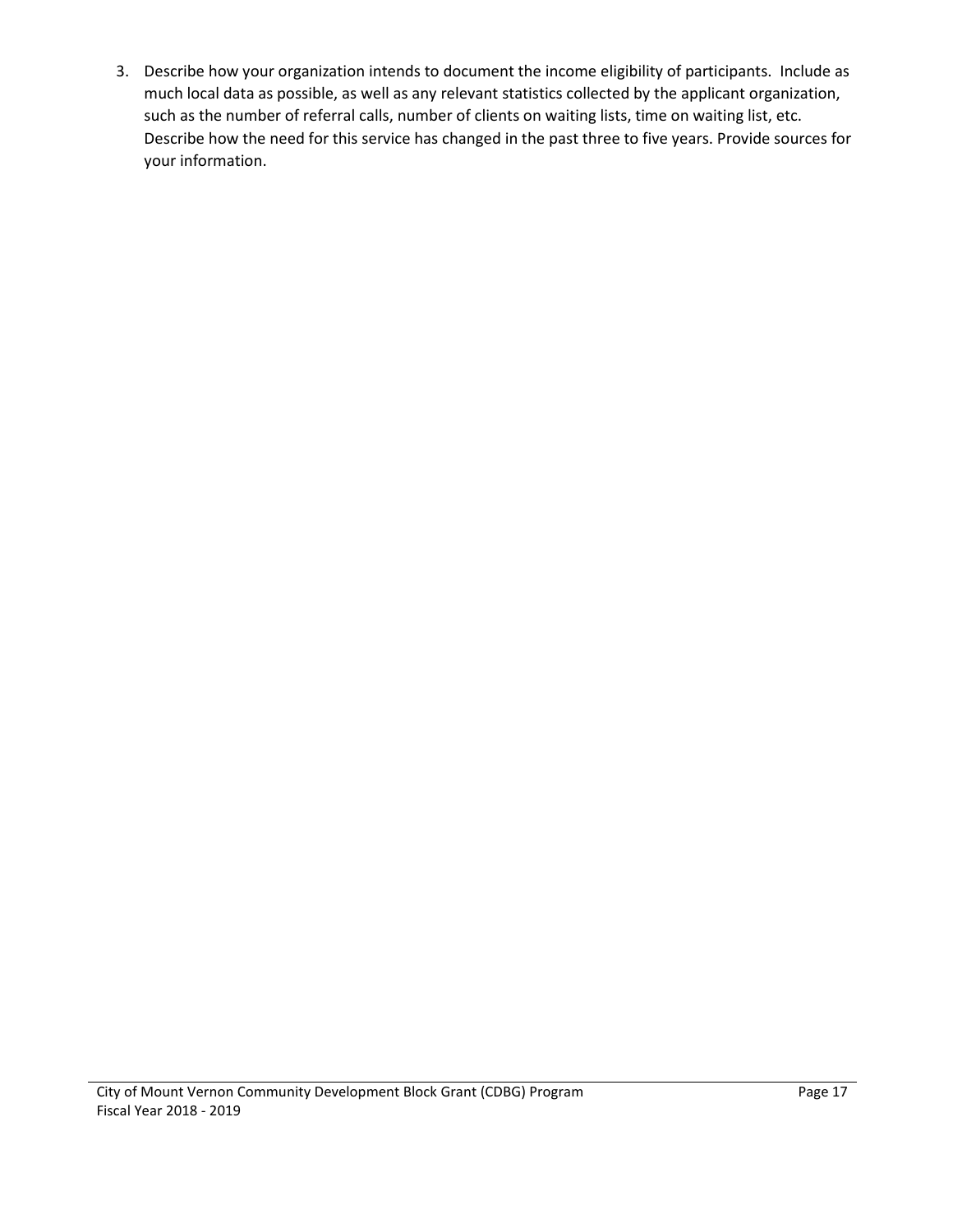# Section 3: Statement of Work/Scope of Services (40 points)

This information will be used to structure the statement of work portion of the contract with the City of Mount Vernon.

### Work Plan

Provide a work plan narrative that details each service activity the program will undertake to achieve the program's goal. Include the following:

- A description of the work to be performed, including the activities to be undertaken or the services to be provided;
- Up to three outcomes of the project and how success will be measured;
- A list of other organizations, if any, participating in this program;
- A description of how the project addresses the goals and objectives;
- A list of program locations and hours of operation;
- A description of intake procedures and eligibility documentation, including methods to be used to implement HUD's client eligibility guidelines;
- A description of the use of volunteers to supplement paid staff;
- A description of outreach plan for clients and volunteers;
- A program evaluation plan; and
- Indicate whether the service is a new or expanded service.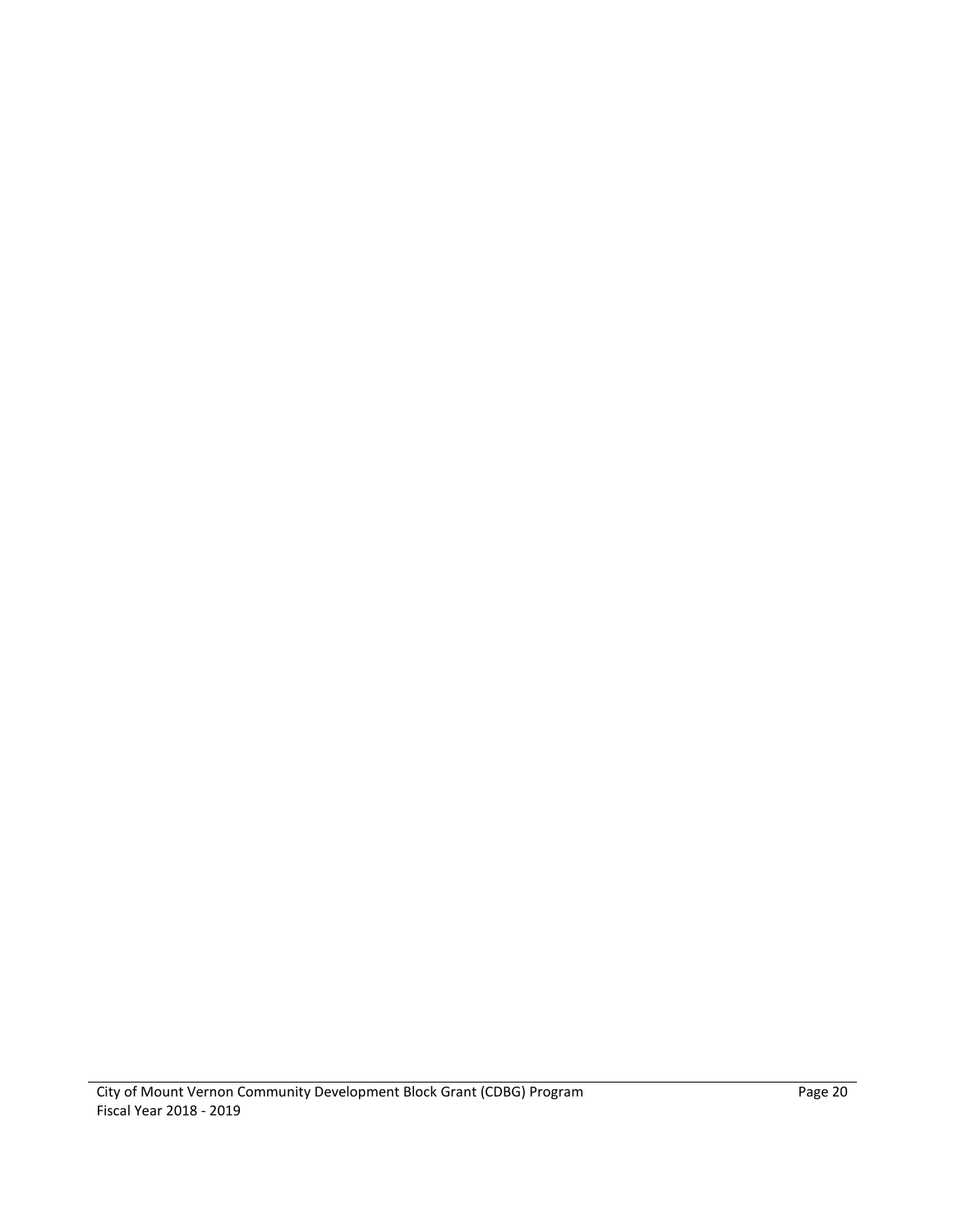### Coordination

What other agencies has your organization consulted with or collaborated with to maximize resources and avoid duplication of services? How do you propose to coordinate your services with other community agencies and leverage resources?

### Accessibility

How will participants get to the facility? What efforts will your agency and partners make to promote your program and reach isolated individuals? Describe how the facility complies with Americans with Disabilities Act (ADA) requirements regarding accessibility.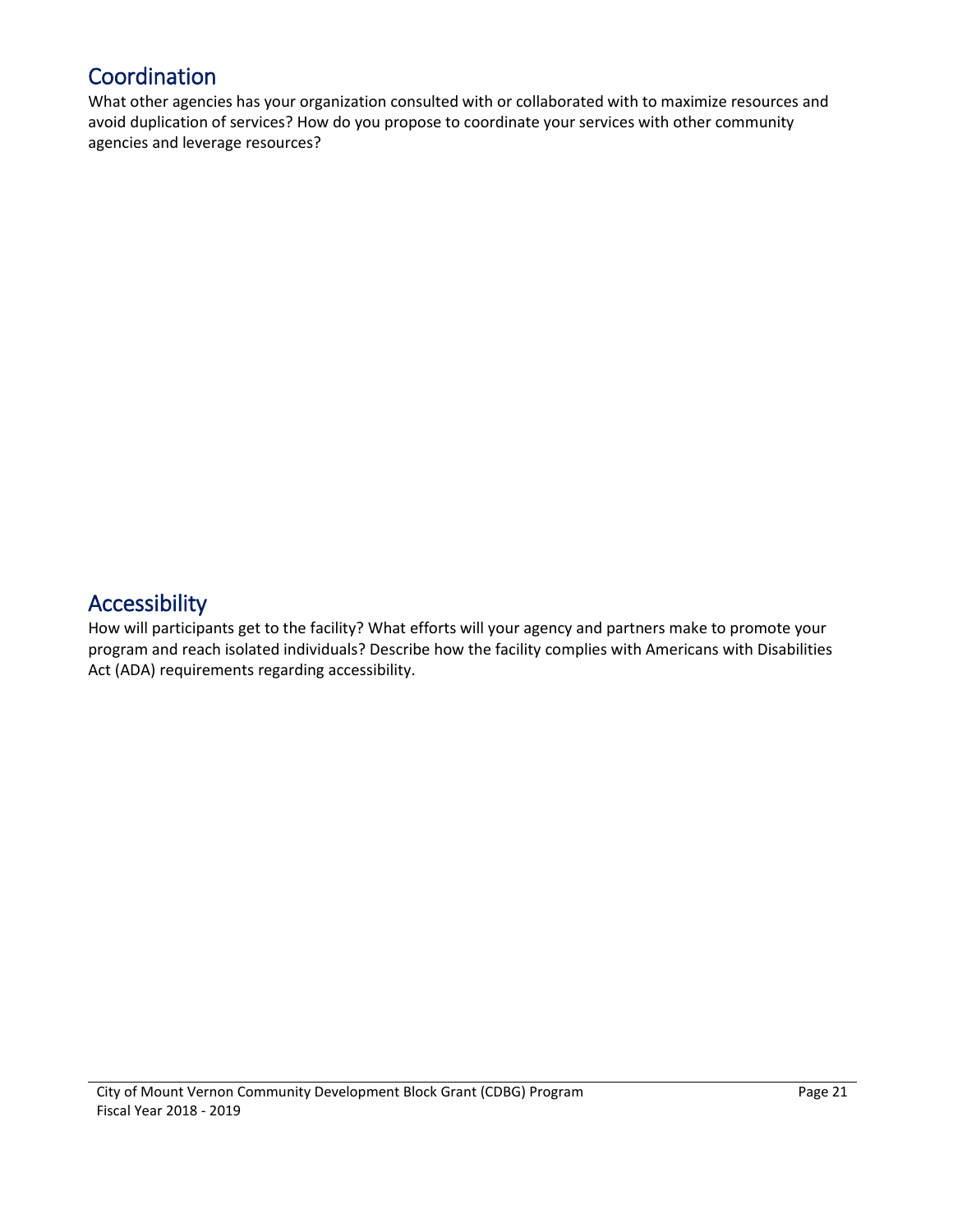# Success Story

Please relay a success story that best illustrates your program outcomes. The story should illustrate your program's effect on a single individual or family.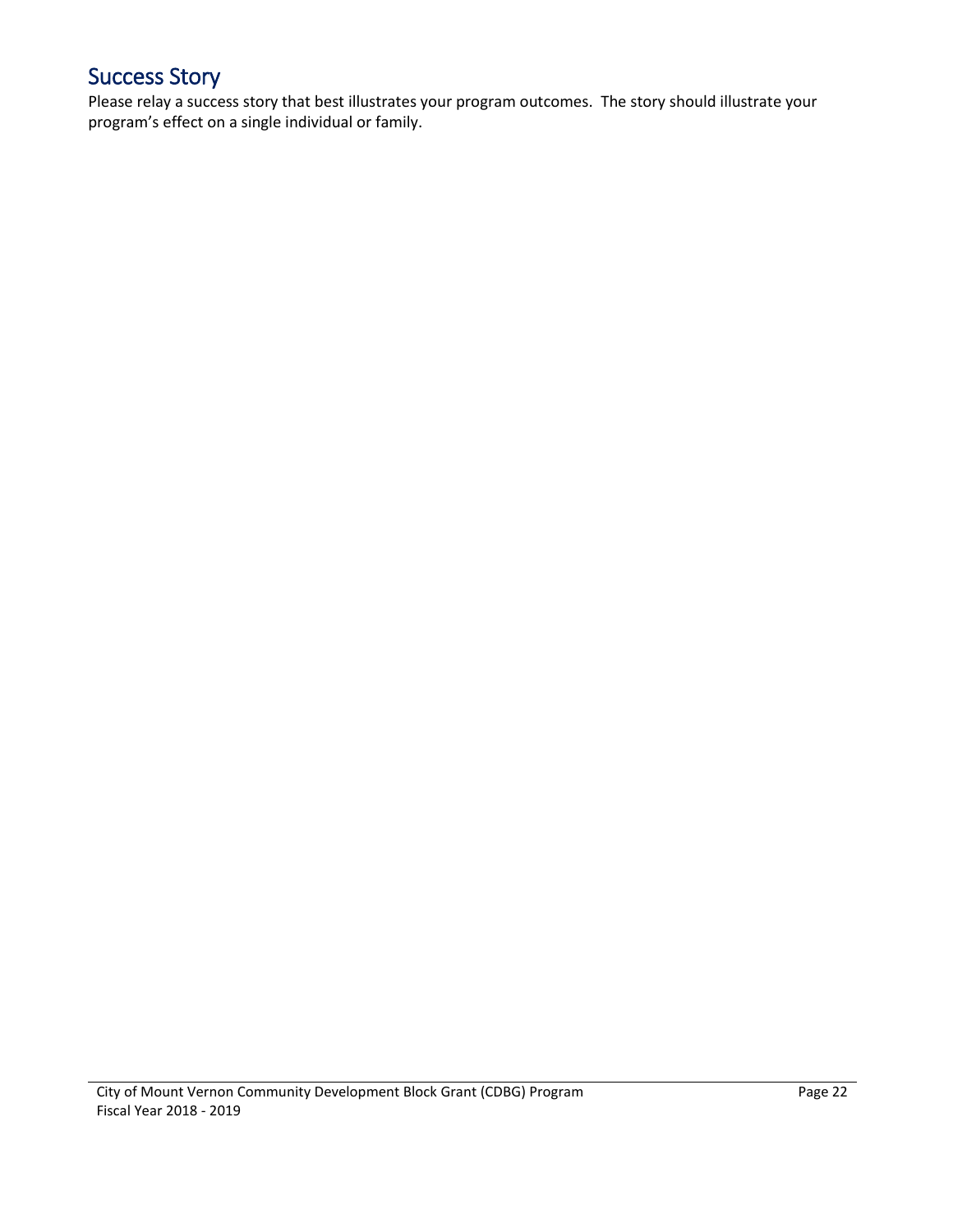# Bonus Points (5 points)

### Collaborative Proposals

The City of Mount Vernon is encouraging applicants to collaborate with City agencies and other non-profit organizations to collectively identify key needs and opportunities. Collaboration provides an opportunity for agencies to tackle complex, systemic issues by bringing all stakeholders together to coordinate their efforts to achieve lasting impact. A maximum of 5 Bonus points will be provided to organizations that submit joint applications.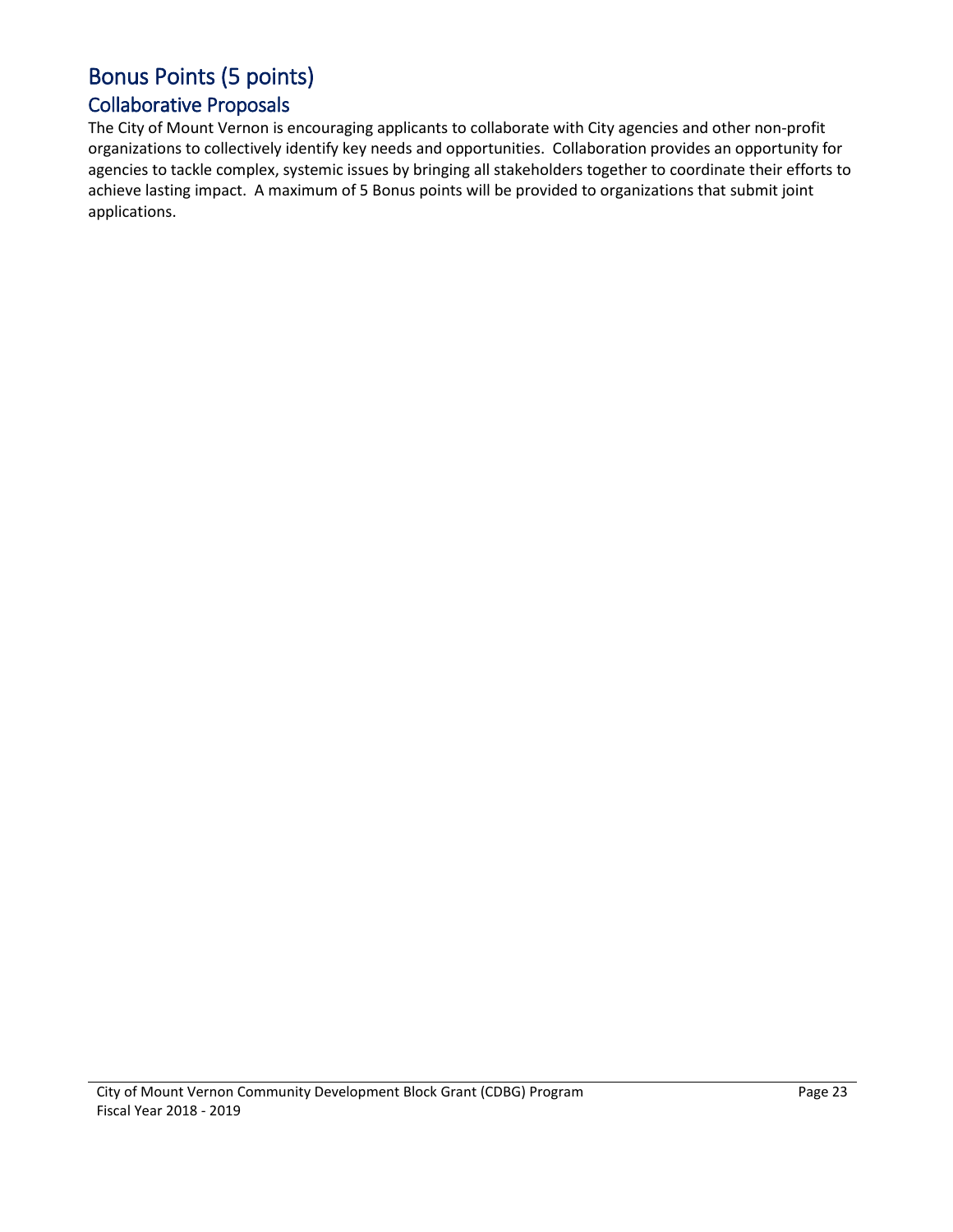### Roster of Board Members & Professions

Provide a roster of the members of your agency's Board of Directors and their professions by filling out the table below. Government entities should attach information about any advisory boards that are used to provide input into program activities.

| <b>Board Member</b> | <b>Mount</b><br>Vernon<br><b>Resident</b><br>(yes or no) | <b>Company Affiliation and</b><br><b>Job Title</b> | <b>Term</b> | Length of | Gender | <b>Race/Ethnicity</b> |
|---------------------|----------------------------------------------------------|----------------------------------------------------|-------------|-----------|--------|-----------------------|
|                     |                                                          |                                                    |             |           |        |                       |
|                     |                                                          |                                                    |             |           |        |                       |
|                     |                                                          |                                                    |             |           |        |                       |
|                     |                                                          |                                                    |             |           |        |                       |
|                     |                                                          |                                                    |             |           |        |                       |
|                     |                                                          |                                                    |             |           |        |                       |
|                     |                                                          |                                                    |             |           |        |                       |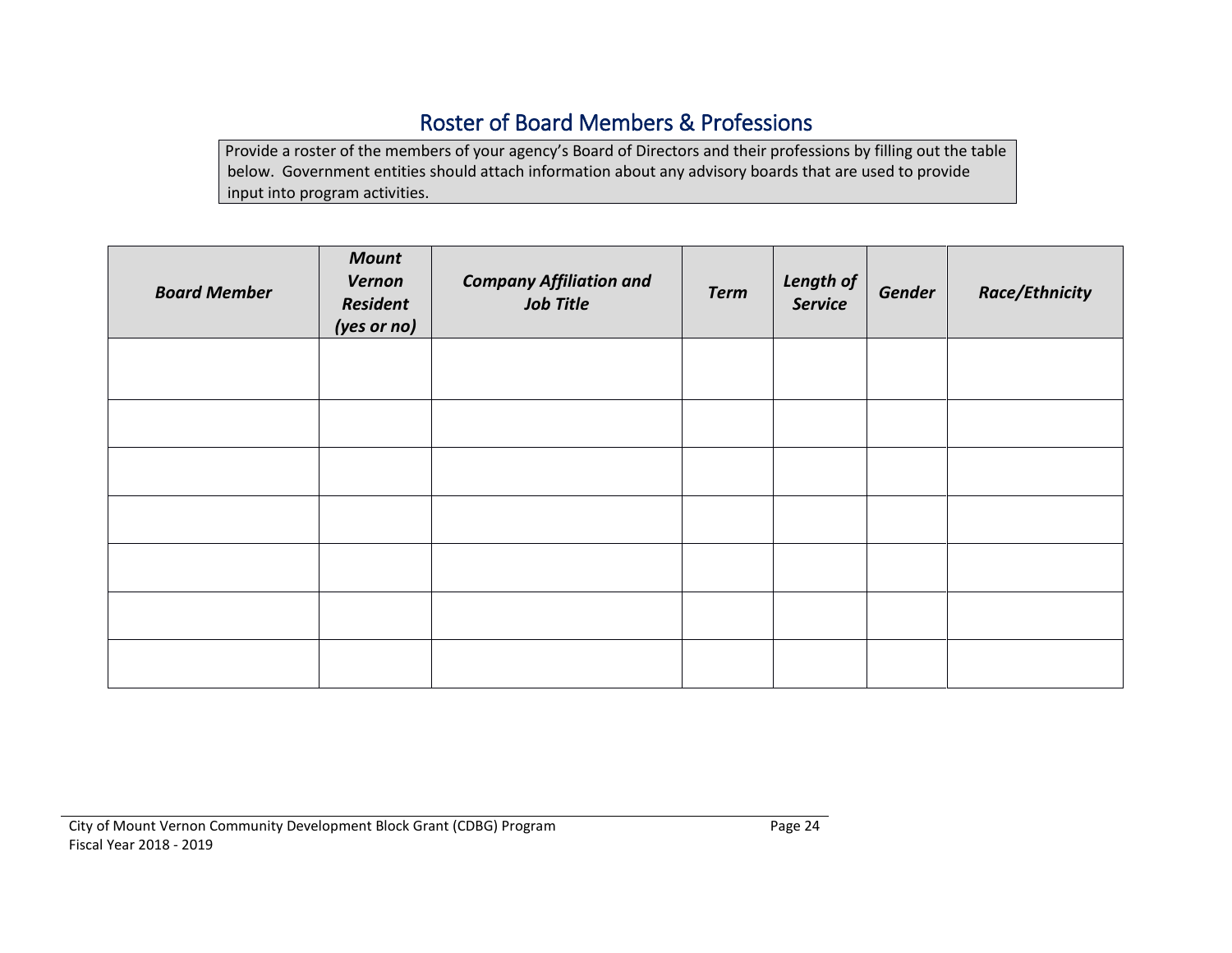### Roster of Board Members & Professions

Provide a roster of the members of your agency's Board of Directors and their professions by filling out the table below. Government entities should attach information about any advisory boards that are used to provide input into program activities.

| <b>Board Member</b> | <b>Mount</b><br>Vernon<br><b>Resident</b><br>(yes or no) | <b>Company Affiliation and</b><br><b>Job Title</b> | <b>Term</b> | Length of<br>Service | Gender | <b>Race/Ethnicity</b> |
|---------------------|----------------------------------------------------------|----------------------------------------------------|-------------|----------------------|--------|-----------------------|
|                     |                                                          |                                                    |             |                      |        |                       |
|                     |                                                          |                                                    |             |                      |        |                       |
|                     |                                                          |                                                    |             |                      |        |                       |
|                     |                                                          |                                                    |             |                      |        |                       |
|                     |                                                          |                                                    |             |                      |        |                       |
|                     |                                                          |                                                    |             |                      |        |                       |
|                     |                                                          |                                                    |             |                      |        |                       |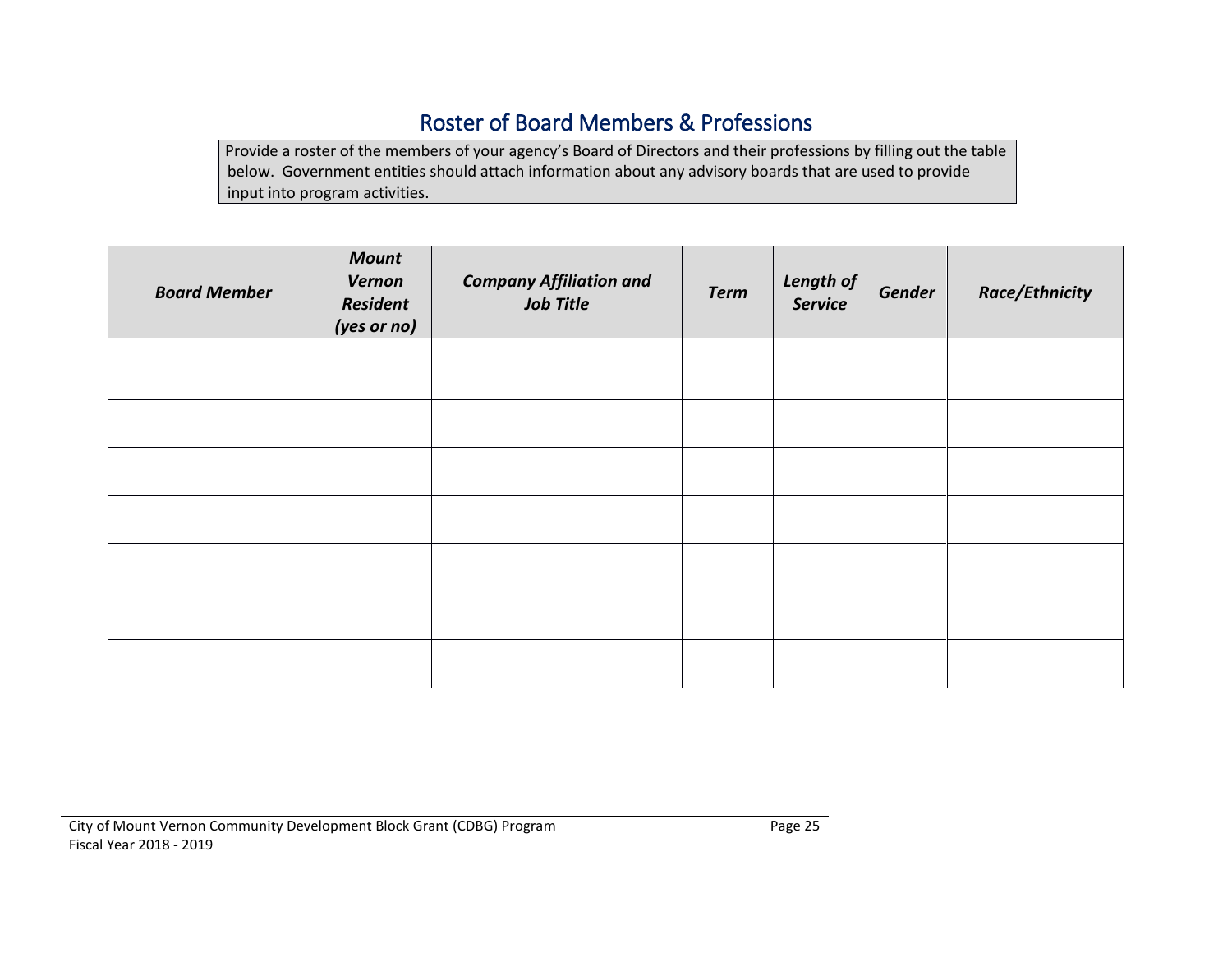### Conflict of Interest Questionnaire

**Federal, State, and City Laws prohibit employees and public officials of the City of Mount Vernon from participating on behalf of the City in any transaction in which they have a financial interest. This questionnaire must be completed and submitted by each applicant for Community Development Block Grant (CDBG) funding. The purpose of this questionnaire is to determine if the applicant, or any of the applicant's staff, or any of the applicant's Board of Directors, would be in conflict of interest.**

1. Is there any member(s) of the applicant's staff or any member(s) of the applicant's Board of Directors or governing body who currently is or has/have been within one year of the date of this questionnaire either a City employee or consultant, or a member of City Council?

|  | $\cdot$ . $-$ |  |
|--|---------------|--|
|--|---------------|--|

If yes, please list the name(s) below:

Please indicate below, the job title or role each person listed above has with respect to the applicant. State whether each person listed above is a City employee, consultant, or member of City Council, and identify the City Department in which he/she is employed.

2. Will the CDBG funds requested by the applicant be used to award a subcontract to any individual(s) or business affiliate(s) who is/are currently or has/have been within one year of the date of this questionnaire a City employee, consultant, or member of City Council?

YES  $\Box$  NO  $\Box$ 

If yes, please list the name(s) below:

Please indicate below whether each person listed above is a City employee, consultant, or member of City Council, and identify the City Department in which he/she is employed.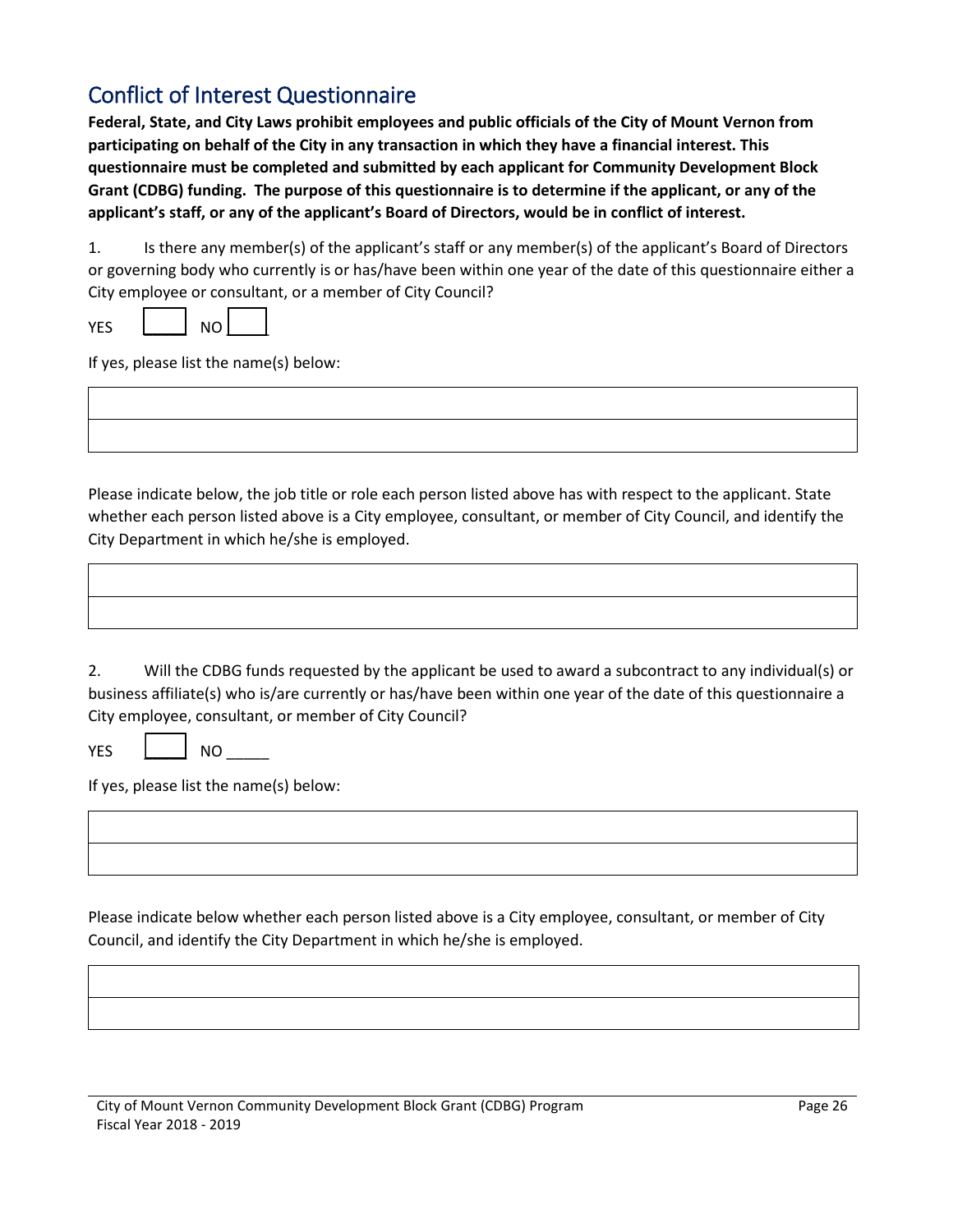3. Is there any member(s) of the applicant's staff or member(s) of the applicant's Board of Directors of other governing body who are business partners or family members of a City employee, consultant, or member of City Council?

 $YES$   $\parallel$   $NO$   $\parallel$ 

If yes, please list the name(s) below:

If yes, please identify below the City employee(s), consultant, or member of City Council with whom each individual has family or business ties.

**Name of applicant:** 

**Signature of applicant:** 

**Date:**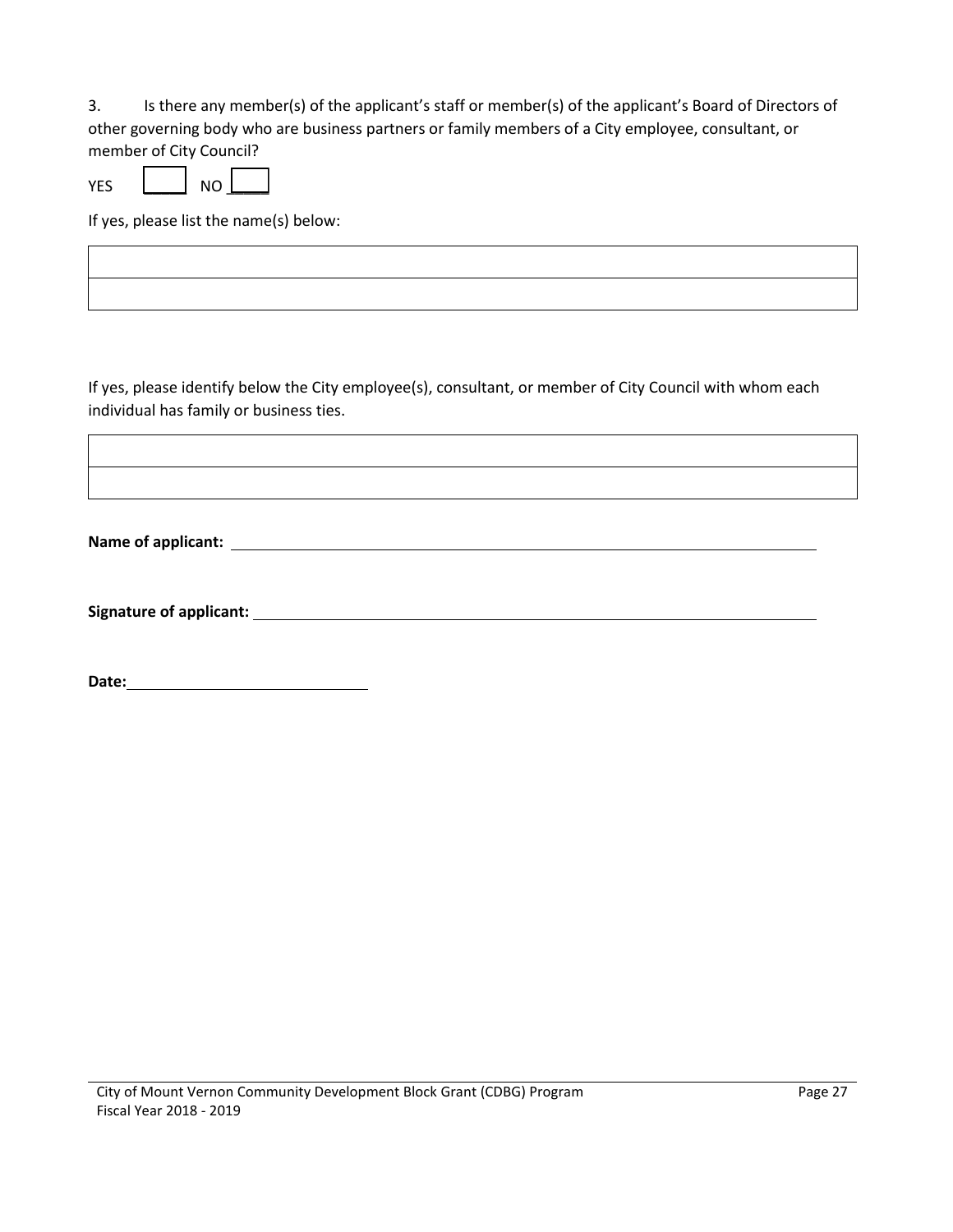| <b>Proposed Timeline</b> |                          |  |  |
|--------------------------|--------------------------|--|--|
| Project Start Date:      | Project Completion Date: |  |  |
|                          |                          |  |  |
| Program Schedule         | Activity/Action          |  |  |
| Quarter 1:               |                          |  |  |
| Quarter 2:               |                          |  |  |
| Quarter 3:               |                          |  |  |
|                          |                          |  |  |
| Quarter 4:               |                          |  |  |
|                          |                          |  |  |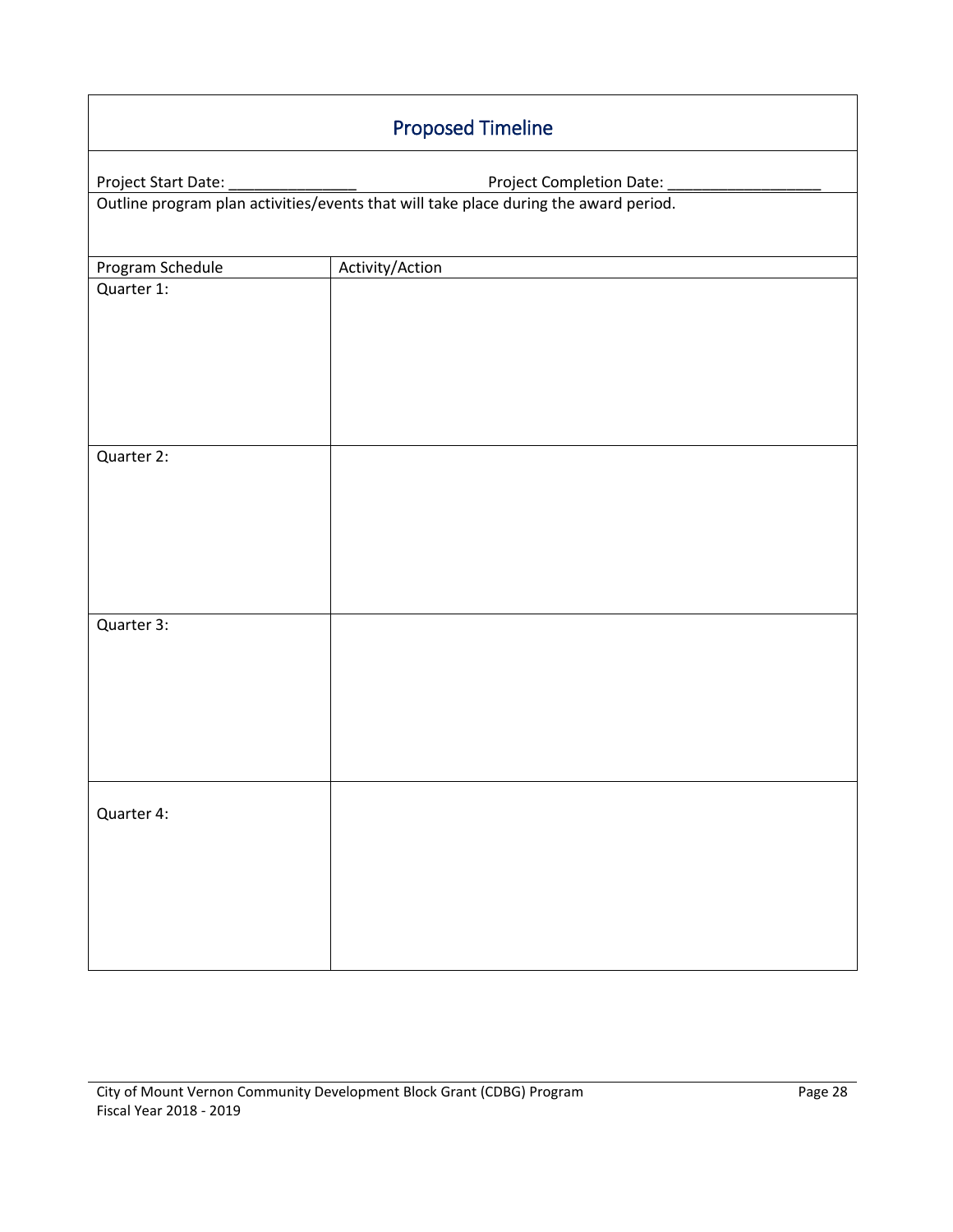# Section 4: Budget (20 points)

### Budget Narrative

Describe the program budget, including itemized revenues and expenses. The budget narrative should explain the total program budget in detail based on the budget line items in the order they are listed on the budget form. Provide an explanation for each line item expense.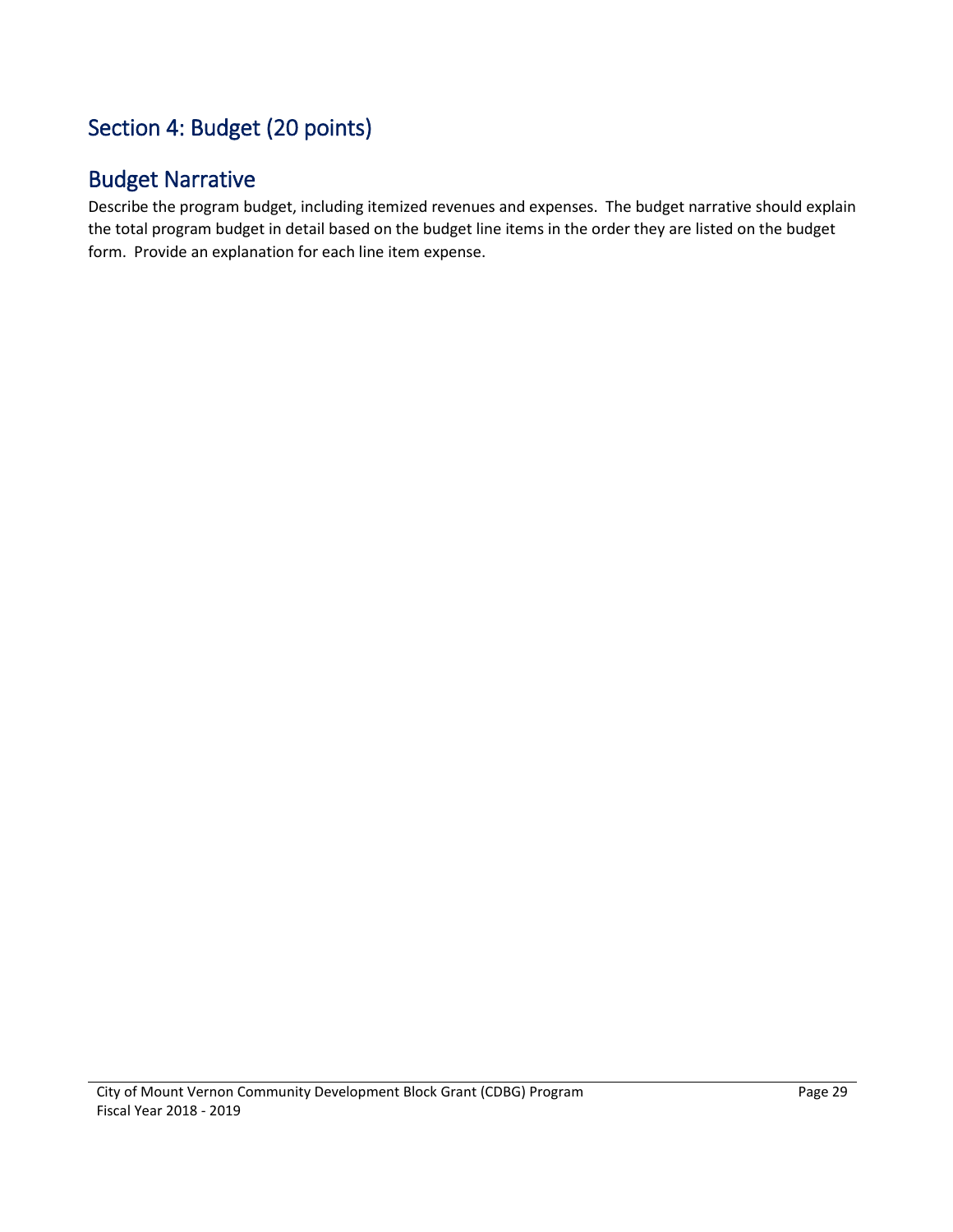City of Mount Vernon Community Development Block Grant (CDBG) Program Fiscal Year 2018 - 2019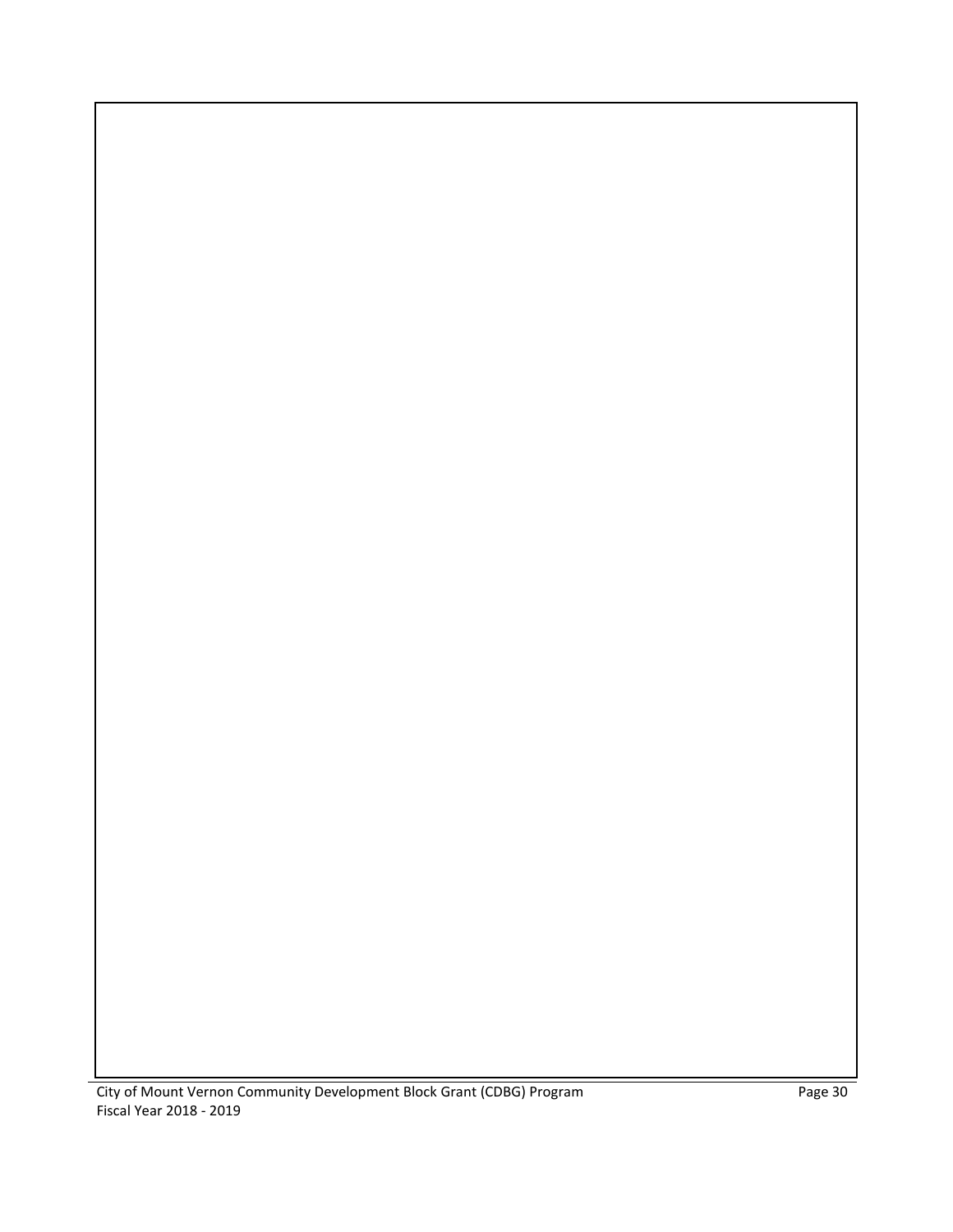### Appendix A: Proposed Project Costs:

*Complete the budget form and attach to completed application or attach your prepared detailed budget* 

| <b>Estimated Total Cost of Project</b> | \$            |        |      | 0.00       |
|----------------------------------------|---------------|--------|------|------------|
| CDBG Funding Amount Requested for      | $\mathbb{S}$  |        |      | 0.00       |
| Project                                |               |        |      |            |
| <b>Total Number of Units Served:</b>   | $\mathcal{S}$ |        |      | $\Omega$   |
| Total Cost per Unit:                   | \$            |        |      | 0.00       |
| Total CDBG Cost per Unit:              | $\mathcal{S}$ |        |      | 0.00       |
| Amount and Source of Other Funds       |               | Source | Year | Amount     |
| Leveraged for Project:                 |               |        |      | \$<br>0.00 |
| (Please submit proof of other funding  |               |        |      | \$<br>0.00 |
| sources)                               |               |        |      | \$<br>0.00 |
|                                        |               |        |      | \$<br>0.00 |
|                                        |               |        |      | \$<br>0.00 |

Projected Sustainability: How will your organization continue providing these services if CDBG funds are not awarded next year?

If your project is not fully funded, will your organization be able to implement the project with partial funding?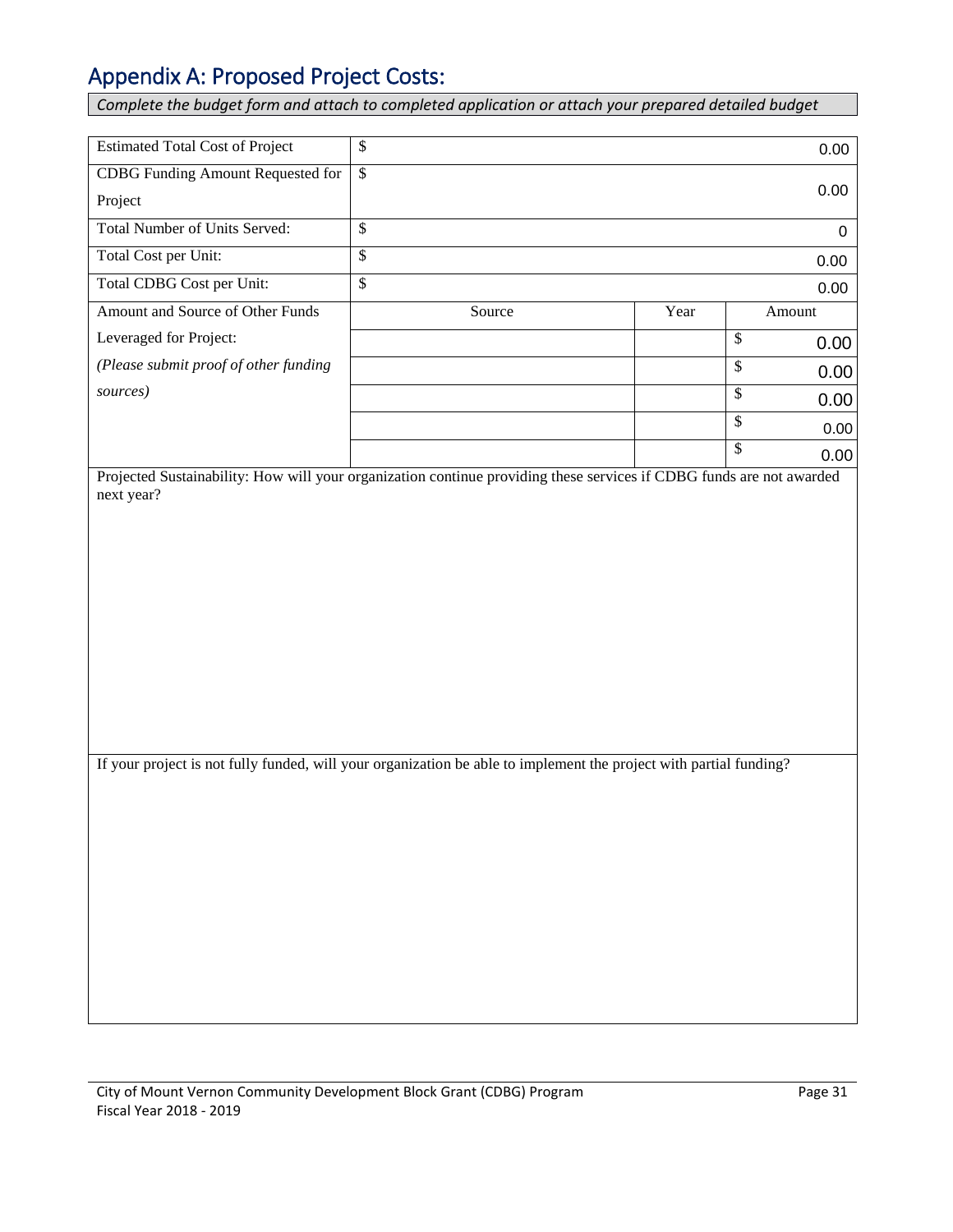## Appendix B: Detailed Budget

Complete the budget form and attach to completed application or attach your prepared detailed budget

| Specific Cost<br>Item/Description | <b>CDBG Amount</b><br>Requested | <b>Other Sources of Funds</b> | Amount of<br><b>Other Funds</b>             | <b>Total Amount</b><br>$CDBG + Other$<br>Sources |
|-----------------------------------|---------------------------------|-------------------------------|---------------------------------------------|--------------------------------------------------|
|                                   | \$0.00                          |                               | $\overline{\boldsymbol{\varsigma}}$<br>0.00 | $\zeta$<br>0.00                                  |
|                                   |                                 |                               |                                             |                                                  |
|                                   |                                 |                               |                                             |                                                  |
|                                   |                                 |                               |                                             |                                                  |
|                                   |                                 |                               |                                             |                                                  |
|                                   |                                 |                               |                                             |                                                  |
|                                   |                                 |                               |                                             |                                                  |
|                                   |                                 |                               |                                             |                                                  |
|                                   |                                 |                               |                                             |                                                  |
|                                   |                                 |                               |                                             |                                                  |
|                                   |                                 |                               |                                             |                                                  |
|                                   |                                 |                               |                                             |                                                  |
|                                   |                                 |                               |                                             |                                                  |
|                                   |                                 |                               |                                             |                                                  |
|                                   |                                 |                               |                                             |                                                  |
|                                   |                                 |                               |                                             |                                                  |
|                                   |                                 |                               |                                             |                                                  |
|                                   |                                 |                               |                                             |                                                  |
|                                   |                                 |                               |                                             |                                                  |
|                                   |                                 |                               |                                             |                                                  |
|                                   |                                 |                               |                                             |                                                  |
|                                   |                                 |                               |                                             |                                                  |
|                                   |                                 |                               |                                             |                                                  |
|                                   |                                 |                               |                                             |                                                  |
|                                   |                                 |                               |                                             |                                                  |
| Total                             | $\overline{\boldsymbol{\zeta}}$ |                               | $\overline{\mathcal{L}}$                    | $\boldsymbol{\zeta}$                             |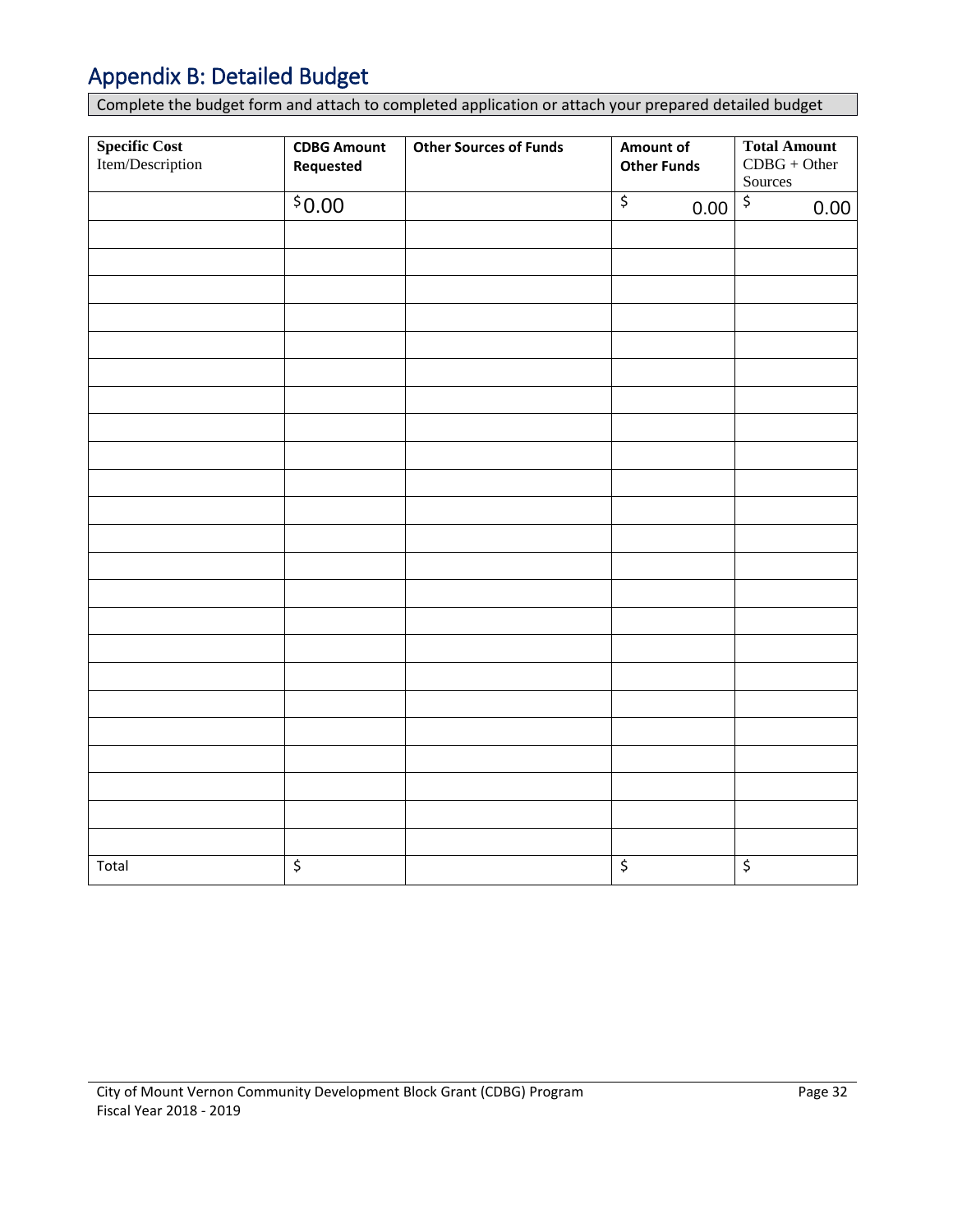

# Fiscal Year 2018 **CITY OF MOUNT VERNON COMMUNITY DEVELOPMENT BLOCK GRANT PROGRAM**

### Required Certifications for CDBG Public Services Activities Application

Signature of Agency Representative with Binding Authority below certifies the following statements:

- Organization will comply with federal requirements to be observed by organizations being funded with CDBG funds. All requirements are described in 24 CFR 570 (CDBG entitlement grants).
- Authorized official certifies that this CDBG application package has been reviewed and all information provided in this application and attachments are true and correct.
- Sufficient funds are available from non-CDBG sources to complete the project, as described, if CDBG funds are allocated to the applicant.

| Signature of Applicant | Date |
|------------------------|------|
|                        |      |

Printed Name

Title

Organization